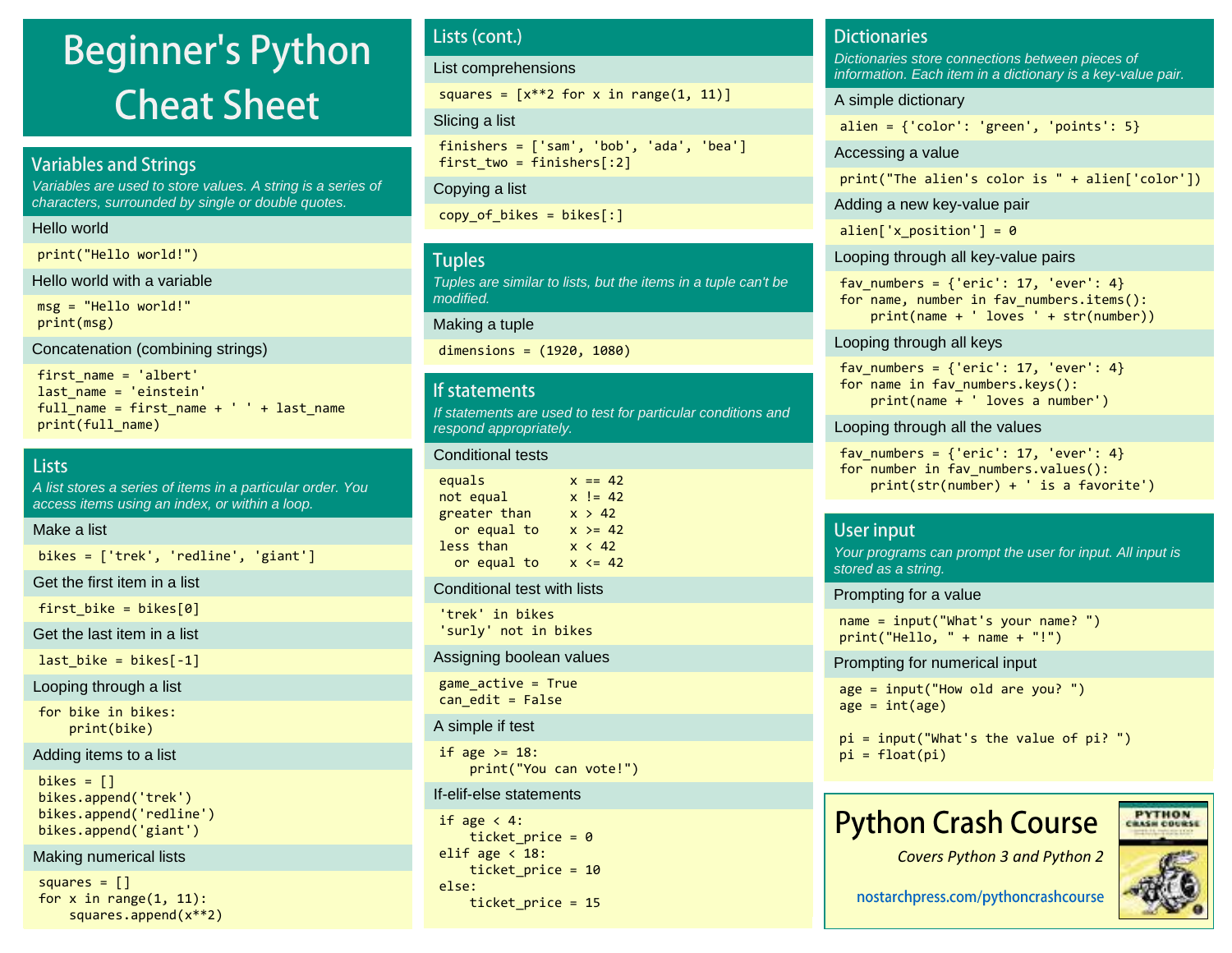### **While loops**

A while loop repeats a block of code as long as a certain condition is true.

#### A simple while loop

```
current value = 1while current value \leq 5:
     print(current_value)
     current_value += 1
```
#### Letting the user choose when to quit

 $msg = ''$ while msg != 'quit': msg = input("What's your message? ") print(msg)

#### **Functions**

Functions are named blocks of code, designed to do one specific job. Information passed to a function is called an argument, and information received by a function is called a parameter.

#### A simple function

```
def greet user():
     """Display a simple greeting."""
     print("Hello!")
```
greet\_user()

#### Passing an argument

```
def greet user(username):
     """Display a personalized greeting."""
     print("Hello, " + username + "!")
```
greet\_user('jesse')

```
Default values for parameters
```

```
def make_pizza(topping='bacon'):
     """Make a single-topping pizza."""
     print("Have a " + topping + " pizza!")
```
make pizza() make\_pizza('pepperoni')

#### Returning a value

def add\_numbers(x, y): """Add two numbers and return the sum.""" return  $x + y$ 

 $sum = add$  numbers(3, 5)

### **Classes**

A class defines the behavior of an object and the kind of information an object can store. The information in a class is stored in attributes, and functions that belong to a class are called methods. A child class inherits the attributes and methods from its parent class.

#### Creating a dog class

class Dog(): """Represent a dog."""

> def \_\_init\_\_(self, name): """Initialize dog object."""  $self.name = name$

```
 def sit(self):
     """Simulate sitting."""
     print(self.name + " is sitting.")
```

```
my dog = Dog('Peso')
```

```
print(my_dog.name + " is a great dog!")
my_dog.sit()
```
#### Inheritance

class SARDog(Dog): """Represent a search dog."""

```
 def __init__(self, name):
    \overline{'''}"Initialize the sardog."""
    super(). init (name)
```

```
 def search(self):
     """Simulate searching."""
     print(self.name + " is searching.")
```
my\_dog = SARDog('Willie')

```
print(my_dog.name + " is a search dog.")
my dog.sit()
my_dog.search()
```
### **Infinite Skills**

If you had infinite programming skills, what would you build?

print(sum) *M[ore cheat sheets available](http://ehmatthes.github.io/pcc/cheatsheets/README.html) at [More cheat sheets available at](http://github.com/ehmatthes/pcc/cheatsheets)* and describe three projects you'd like to create. As you're learning to program, it's helpful to think about the real-world projects you'd like to create. It's a good habit to keep an "ideas" notebook that you can refer to whenever you want to start a new project. If you haven't done so already, take a few minutes

### **Working with files**

Your programs can read from files and write to files. Files are opened in read mode ('r') by default, but can also be opened in write mode ('w') and append mode ('a').

#### Reading a file and storing its lines

filename = 'siddhartha.txt' with open(filename) as file object: lines = file object.readlines()

for line in lines: print(line)

#### Writing to a file

filename = 'journal.txt' with open(filename, 'w') as file\_object: file object.write("I love programming.")

#### Appending to a file

filename = 'journal.txt' with open(filename, 'a') as file object: file\_object.write("\nI love making games.")

#### **Exceptions**

Exceptions help you respond appropriately to errors that are likely to occur. You place code that might cause an error in the try block. Code that should run in response to an error goes in the except block. Code that should run only if the try block was successful goes in the else block.

Catching an exception

prompt = "How many tickets do you need? "  $num$  tickets = input(prompt)

try:  $num$  tickets =  $int(num$ tickets) except ValueError: print("Please try again.") else: print("Your tickets are printing.")

### **Zen of Python**

#### Simple is better than complex

If you have a choice between a simple and a complex solution, and both work, use the simple solution. Your code will be easier to maintain, and it will be easier for you and others to build on that code later on.

ehmatthes.github.io/pcc/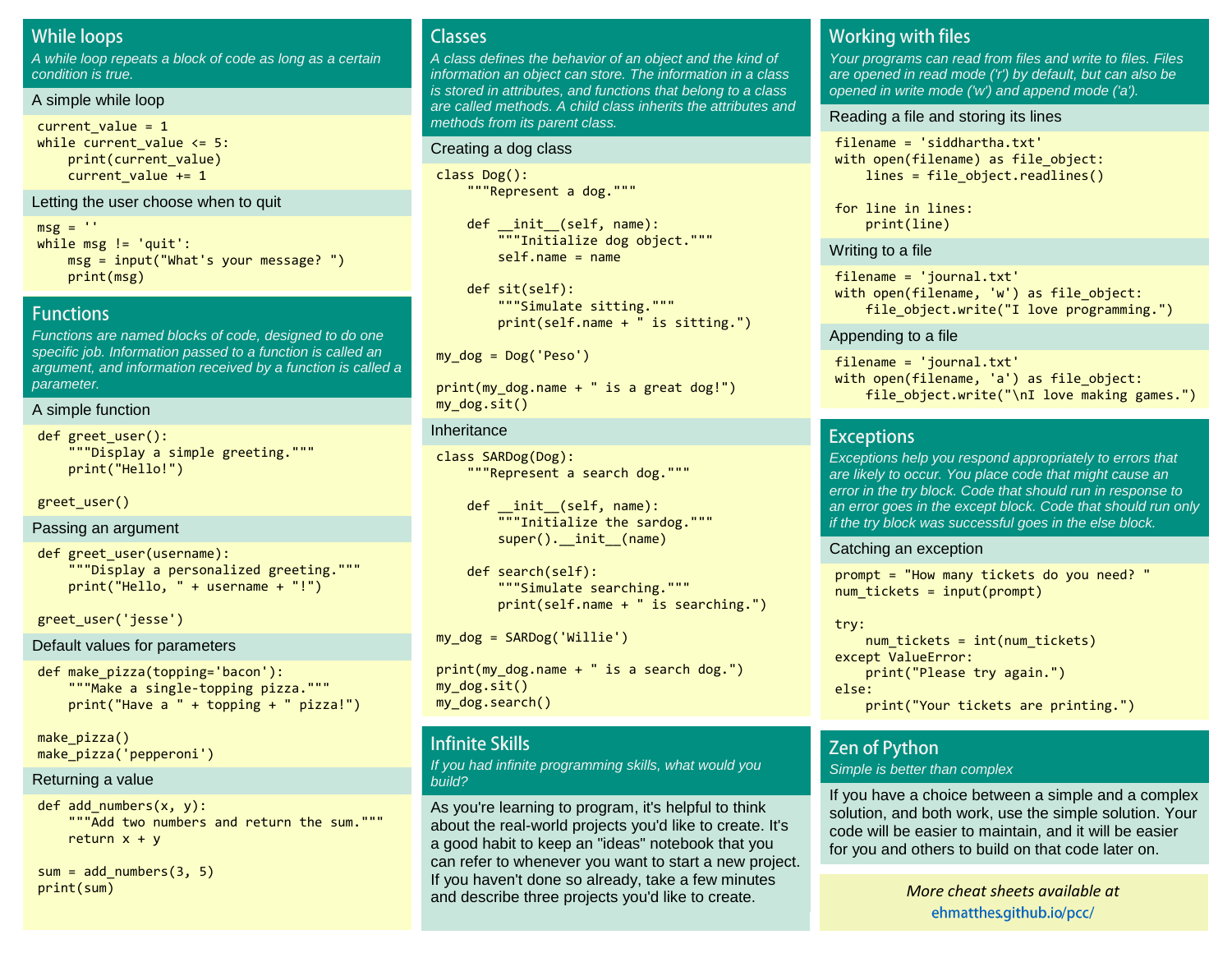# **Beginner's Python Cheat Sheet - Lists**

### What are lists?

A list stores a series of items in a particular order. Lists allow you to store sets of information in one place, whether you have just a few items or millions of items. Lists are one of Python's most powerful features readily accessible to new programmers, and they tie together many important concepts in programming.

### Defining a list

Use square brackets to define a list, and use commas to separate individual items in the list. Use plural names for lists, to make your code easier to read.

#### Making a list

 $users = ['val', 'bob', 'mia', 'ron', 'ned']$ 

### **Accessing elements**

Individual elements in a list are accessed according to their position, called the index. The index of the first element is 0, the index of the second element is 1, and so forth. Negative indices refer to items at the end of the list. To get a particular element, write the name of the list and then the index of the element in square brackets.

Getting the first element

first user = users[0]

Getting the second element

second user = users[1]

Getting the last element

```
newest_user = users[-1]
```
### Modifying individual items

Once you've defined a list, you can change individual elements in the list. You do this by referring to the index of the item you want to modify.

#### Changing an element

users[0] = 'valerie'  $users[-2] = 'ronald'$ 

### **Adding elements**

You can add elements to the end of a list, or you can insert them wherever you like in a list.

#### Adding an element to the end of the list

users.append('amy')

#### Starting with an empty list

```
users = \lceil]
users.append('val')
users.append('bob')
users.append('mia')
```
Inserting elements at a particular position

users.insert(0, 'joe') users.insert(3, 'bea')

### **Removing elements**

You can remove elements by their position in a list, or by the value of the item. If you remove an item by its value, Python removes only the first item that has that value.

Deleting an element by its position

del users[-1]

Removing an item by its value

users.remove('mia')

### **Popping elements**

If you want to work with an element that you're removing from the list, you can "pop" the element. If you think of the list as a stack of items, pop() takes an item off the top of the stack. By default pop() returns the last element in the list, but you can also pop elements from any position in the list.

Pop the last item from a list

most recent user = users.pop() print(most recent user)

Pop the first item in a list

first user = users.pop(0) print(first\_user)

### **List length**

The len() function returns the number of items in a list.

### Find the length of a list

 $num$  users = len(users) print("We have " + str(num users) + " users.")

### **Sorting a list**

The sort() method changes the order of a list permanently. The sorted() function returns a copy of the list, leaving the original list unchanged. You can sort the items in a list in alphabetical order, or reverse alphabetical order. You can also reverse the original order of the list. Keep in mind that lowercase and uppercase letters may affect the sort order.

#### Sorting a list permanently

users.sort()

Sorting a list permanently in reverse alphabetical order

users.sort(reverse=True)

### Sorting a list temporarily

print(sorted(users)) print(sorted(users, reverse=True))

Reversing the order of a list

users.reverse()

### Looping through a list

Lists can contain millions of items, so Python provides an efficient way to loop through all the items in a list. When you set up a loop, Python pulls each item from the list one at a time and stores it in a temporary variable, which you provide a name for. This name should be the singular version of the list name.

 The indented block of code makes up the body of the loop, where you can work with each individual item. Any lines that are not indented run after the loop is completed.

#### Printing all items in a list

for user in users: print(user)

Printing a message for each item, and a separate message afterwards

```
for user in users:
     print("Welcome, " + user + "!")
```
print("Welcome, we're glad to see you all!")

## **Python Crash Course**



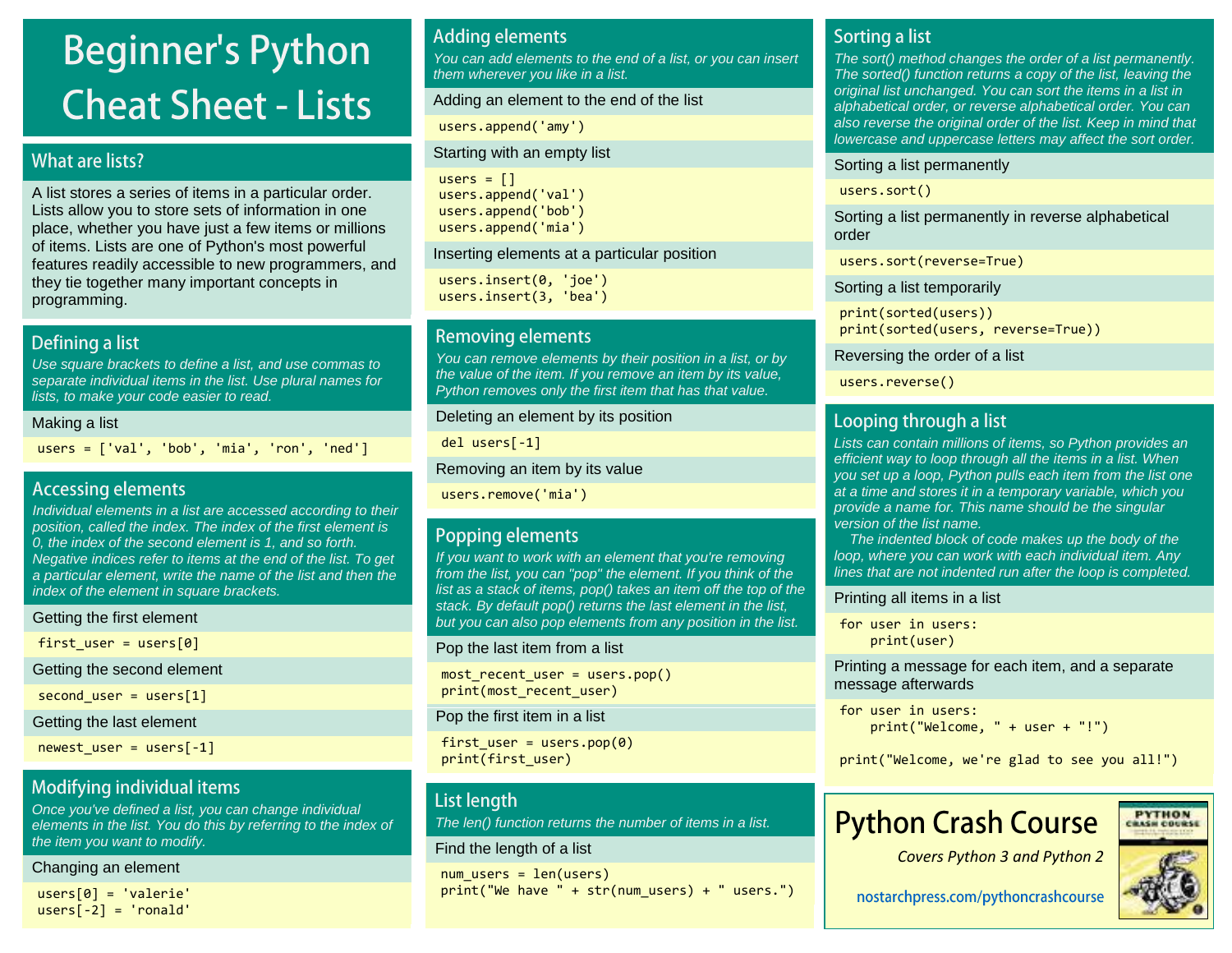### The range() function

You can use the range() function to work with a set of numbers efficiently. The range() function starts at 0 by default, and stops one number below the number passed to it. You can use the list() function to efficiently generate a large list of numbers.

#### Printing the numbers 0 to 1000

for number in range(1001): print(number)

Printing the numbers 1 to 1000

for number in range(1, 1001): print(number)

Making a list of numbers from 1 to a million

numbers = list(range(1, 1000001))

### **Simple statistics**

There are a number of simple statistics you can run on a list containing numerical data.

Finding the minimum value in a list

ages = [93, 99, 66, 17, 85, 1, 35, 82, 2, 77]  $voungest = min(ages)$ 

Finding the maximum value

ages = [93, 99, 66, 17, 85, 1, 35, 82, 2, 77]  $oldest = max(age)$ 

Finding the sum of all values

ages = [93, 99, 66, 17, 85, 1, 35, 82, 2, 77] total years =  $sum(ages)$ 

### **Slicing a list**

You can work with any set of elements from a list. A portion of a list is called a slice. To slice a list start with the index of the first item you want, then add a colon and the index after the last item you want. Leave off the first index to start at the beginning of the list, and leave off the last index to slice through the end of the list.

#### Getting the first three items

finishers = ['kai', 'abe', 'ada', 'gus', 'zoe'] first three = finishers $[:3]$ 

#### Getting the middle three items

middle three = finishers $[1:4]$ 

Getting the last three items

last three = finishers $[-3:]$ 

### Copying a list

To copy a list make a slice that starts at the first item and ends at the last item. If you try to copy a list without using this approach, whatever you do to the copied list will affect the original list as well.

#### Making a copy of a list

finishers = ['kai', 'abe', 'ada', 'gus', 'zoe'] copy of finishers = finishers $[:]$ 

### List comprehensions

You can use a loop to generate a list based on a range of numbers or on another list. This is a common operation, so Python offers a more efficient way to do it. List comprehensions may look complicated at first; if so, use the for loop approach until you're ready to start using comprehensions.

 To write a comprehension, define an expression for the values you want to store in the list. Then write a for loop to generate input values needed to make the list.

#### Using a loop to generate a list of square numbers

squares  $=$   $\lceil$ ] for  $x$  in range $(1, 11)$ : square =  $x**2$ squares.append(square)

Using a comprehension to generate a list of square numbers

```
squares = [x**2 for x in range(1, 11)]
```
Using a loop to convert a list of names to upper case

names = ['kai', 'abe', 'ada', 'gus', 'zoe']

```
upper names = []for name in names:
```
upper\_names.append(name.upper())

Using a comprehension to convert a list of names to upper case

names = ['kai', 'abe', 'ada', 'gus', 'zoe']

upper\_names = [name.upper() for name in names]

### Styling your code Readability counts

- Use four spaces per indentation level.
- Keep your lines to 79 characters or fewer.
- Use single blank lines to group parts of your program visually.

### **Tuples**

A tuple is like a list, except you can't change the values in a tuple once it's defined. Tuples are good for storing information that shouldn't be changed throughout the life of a program. Tuples are designated by parentheses instead of square brackets. (You can overwrite an entire tuple, but you can't change the individual elements in a tuple.)

#### Defining a tuple

dimensions = (800, 600)

#### Looping through a tuple

for dimension in dimensions: print(dimension)

#### Overwriting a tuple

dimensions = (800, 600) print(dimensions)

```
dimensions = (1200, 900)
```
### **Visualizing your code**

When you're first learning about data structures such as lists, it helps to visualize how Python is working with the information in your program. pythontutor.com is a great tool for seeing how Python keeps track of the information in a list. Try running the following code on pythontutor.com, and then run your own code.

Build a list and print the items in the list

```
dogs = []dogs.append('willie')
dogs.append('hootz')
dogs.append('peso')
dogs.append('goblin')
```
for dog in dogs:  $print("Hello " + dog + "!")$ print("I love these dogs!")

print("\nThese were my first two dogs:") old dogs =  $d$ ogs $[:2]$ for old\_dog in old\_dogs: print(old\_dog)

```
del dogs[0]
dogs.remove('peso')
print(dogs)
```
*M[ore cheat sheets available](http://ehmatthes.github.io/pcc/cheatsheets/README.html) at [More cheat sheets available at](http://github.com/ehmatthes/pcc/cheatsheets)* ehmatthes.github.io/pcc/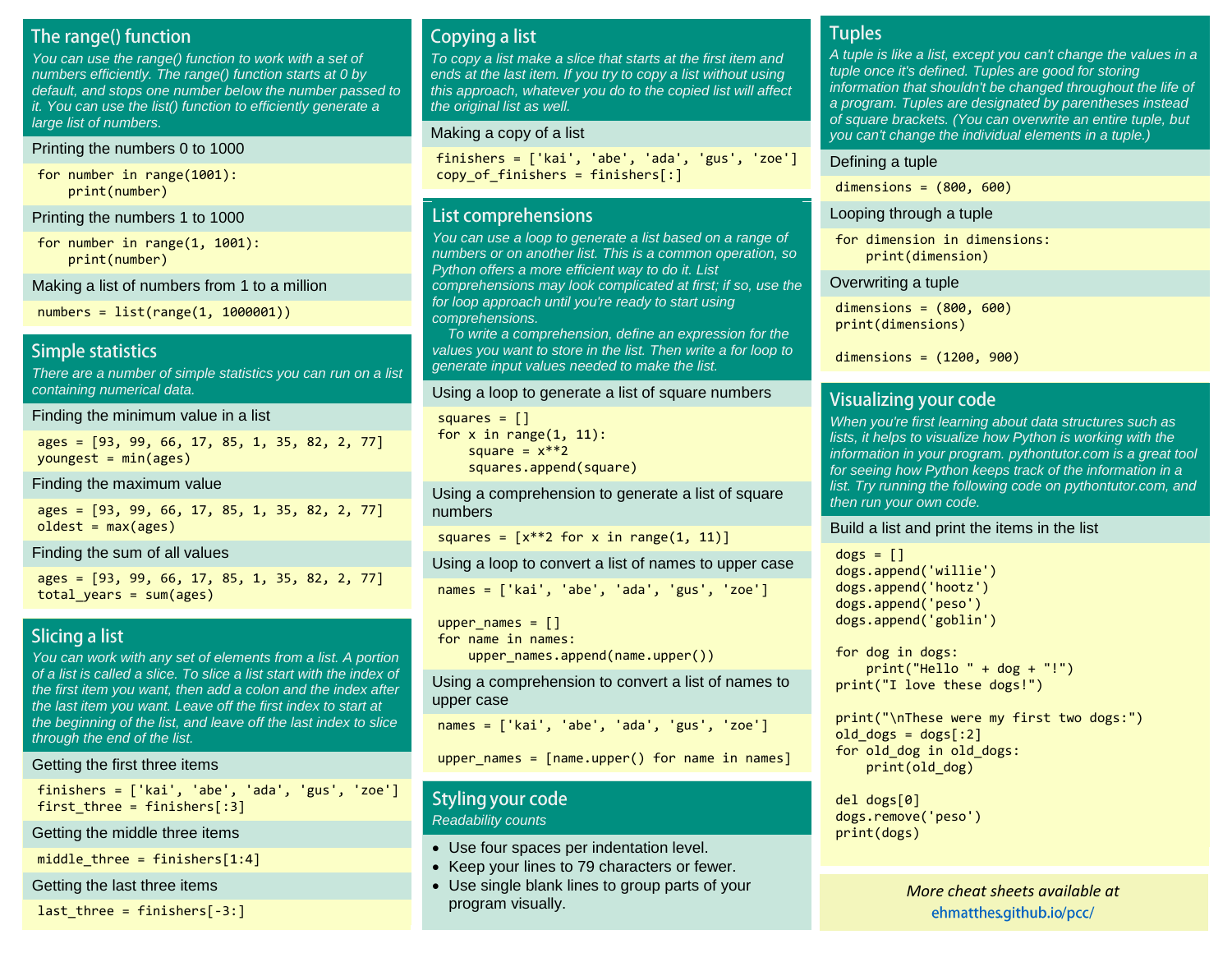# **Beginner's Python** Cheat Sheet  $-$ **Dictionaries**

### **What are dictionaries?**

Python's dictionaries allow you to connect pieces of related information. Each piece of information in a dictionary is stored as a key-value pair. When you provide a key, Python returns the value associated with that key. You can loop through all the key-value pairs, all the keys, or all the values.

### **Defining a dictionary**

Use curly braces to define a dictionary. Use colons to connect keys and values, and use commas to separate individual key-value pairs.

#### Making a dictionary

alien  $\theta = \{ 'color': 'green', 'points': 5 \}$ 

### **Accessing values**

To access the value associated with an individual key give the name of the dictionary and then place the key in a set of square brackets. If the key you're asking for is not in the dictionary, an error will occur.

 You can also use the get() method, which returns None instead of an error if the key doesn't exist. You can also specify a default value to use if the key is not in the dictionary.

#### Getting the value associated with a key

```
alien \theta = \{ 'color': 'green', 'points': 5 \}
```

```
print(alien 0['color'])
print(alien 0['points'])
```
### Getting the value with get()

alien  $0 = {'color': 'green'}$ 

alien color = alien  $0.get('color')$ alien points = alien  $\theta.get('points', \theta)$ 

print(alien\_color) print(alien\_points)

### Adding new key-value pairs

You can store as many key-value pairs as you want in a dictionary, until your computer runs out of memory. To add a new key-value pair to an existing dictionary give the name of the dictionary and the new key in square brackets, and set it equal to the new value.

 This also allows you to start with an empty dictionary and add key-value pairs as they become relevant.

### Adding a key-value pair

alien  $\theta = \{ 'color': 'green', 'points': 5 \}$ 

alien  $\theta$ ['x'] =  $\theta$ alien\_ $0['y'] = 25$ alien  $\theta$ ['speed'] = 1.5

### Adding to an empty dictionary

alien  $\theta = \{\}$ alien 0['color'] = 'green' alien  $0$ ['points'] = 5

### **Modifying values**

You can modify the value associated with any key in a dictionary. To do so give the name of the dictionary and enclose the key in square brackets, then provide the new value for that key.

### Modifying values in a dictionary

alien  $\theta = \{ 'color': 'green', 'points': 5 \}$ print(alien\_0)

# Change the alien's color and point value. alien  $0['color'] = 'yellow'$ alien  $0$ ['points'] = 10 print(alien\_0)

### Removing key-value pairs

You can remove any key-value pair you want from a dictionary. To do so use the del keyword and the dictionary name, followed by the key in square brackets. This will delete the key and its associated value.

### Deleting a key-value pair

alien  $\theta = \{ 'color': 'green', 'points': 5 \}$ print(alien\_0)

del alien\_0['points'] print(alien\_0)

### **Visualizing dictionaries**

Try running some of these examples on pythontutor.com.

### Looping through a dictionary

You can loop through a dictionary in three ways: you can loop through all the key-value pairs, all the keys, or all the values.

 A dictionary only tracks the connections between keys and values; it doesn't track the order of items in the dictionary. If you want to process the information in order, you can sort the keys in your loop.

### Looping through all key-value pairs

```
# Store people's favorite languages.
fav languages = \{ 'jen': 'python',
     'sarah': 'c',
     'edward': 'ruby',
     'phil': 'python',
     }
```
# Show each person's favorite language. for name, language in fav\_languages.items(): print(name + ": " + language)

### Looping through all the keys

# Show everyone who's taken the survey. for name in fav\_languages.keys(): print(name)

### Looping through all the values

# Show all the languages that have been chosen. for language in fav\_languages.values(): print(language)

Looping through all the keys in order

# Show each person's favorite language, # in order by the person's name. for name in sorted(fav languages.keys()): print(name + ": " + language)

### **Dictionary length**

You can find the number of key-value pairs in a dictionary.

Finding a dictionary's length

num\_responses = len(fav\_languages)

## **Python Crash Course**





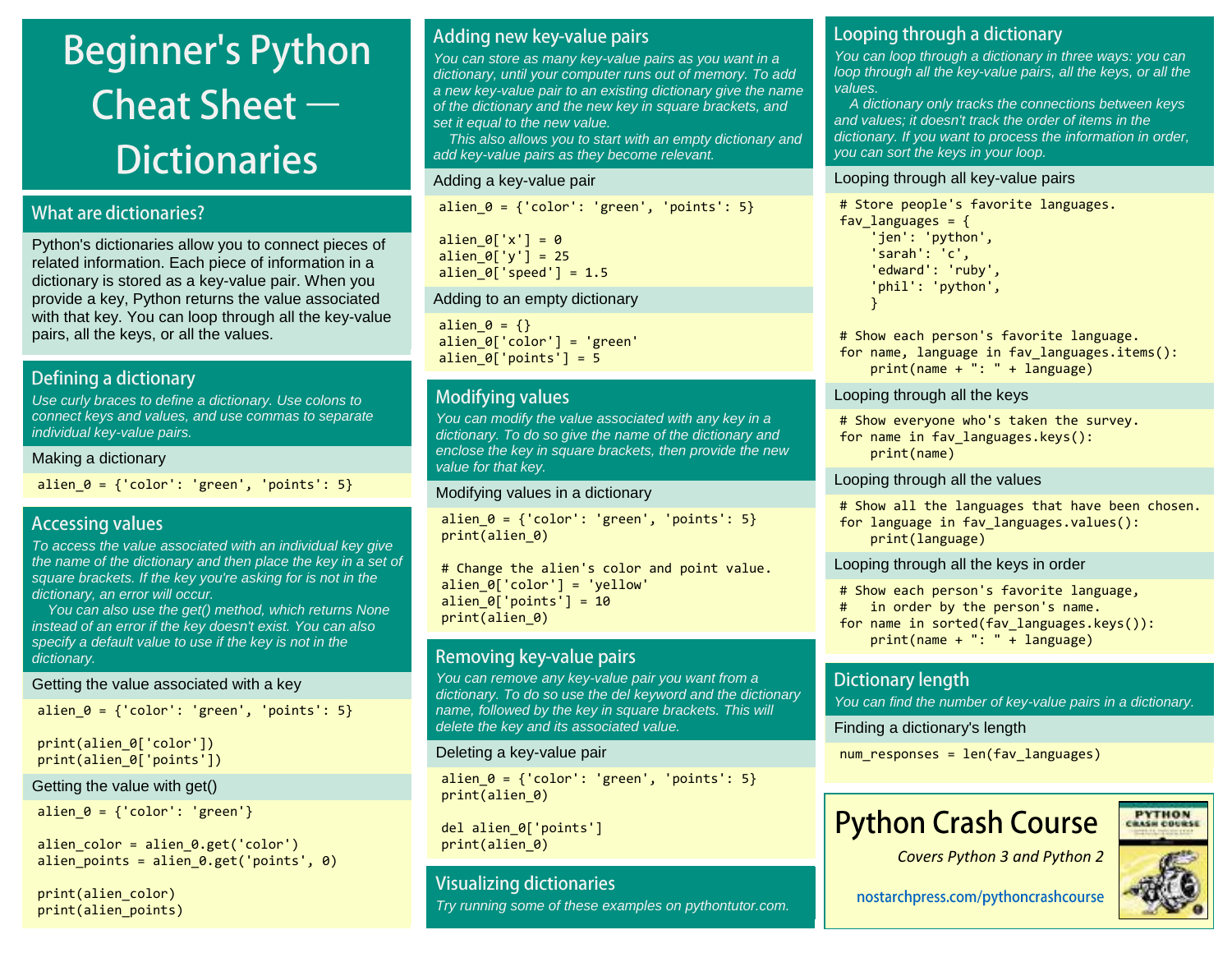### Nesting  $-$  A list of dictionaries

It's sometimes useful to store a set of dictionaries in a list: this is called nesting.

#### Storing dictionaries in a list

```
# Start with an empty list.
users = \lceil]
```

```
# Make a new user, and add them to the list.
new user = \{ 'last': 'fermi',
     'first': 'enrico',
     'username': 'efermi',
     }
users.append(new_user)
```

```
# Make another new user, and add them as well.
new user = \{ 'last': 'curie',
     'first': 'marie',
     'username': 'mcurie',
     }
users.append(new_user)
```

```
# Show all information about each user.
for user dict in users:
   for k, v in user dict.items():
       print(k + ": " + v)
   print("n")
```
You can also define a list of dictionaries directly, without using append():

```
# Define a list of users, where each user
# is represented by a dictionary.
users = <math>\lceil\left\{ \right. 'last': 'fermi',
           'first': 'enrico',
           'username': 'efermi',
     },
\overline{\phantom{a}} 'last': 'curie',
           'first': 'marie',
           'username': 'mcurie',
     },
]
```
# Show all information about each user. for user dict in users: for  $k$ ,  $v$  in user dict.items(): print( $k +$  ": " + v)  $print("n")$ 

### Nesting  $-$  Lists in a dictionary

Storing a list inside a dictionary alows you to associate more than one value with each key.

#### Storing lists in a dictionary

```
# Store multiple languages for each person.
fav languages = \{ 'jen': ['python', 'ruby'],
     'sarah': ['c'],
     'edward': ['ruby', 'go'],
     'phil': ['python', 'haskell'],
}
```
# Show all responses for each person. for name, langs in fav languages.items(): print(name + ": ") for lang in langs:  $print(" - " + lang)$ 

### Nesting  $-$  A dictionary of dictionaries

You can store a dictionary inside another dictionary. In this case each value associated with a key is itself a dictionary.

#### Storing dictionaries in a dictionary

```
users = {
     'aeinstein': {
         'first': 'albert',
         'last': 'einstein',
         'location': 'princeton',
         },
     'mcurie': {
         'first': 'marie',
         'last': 'curie',
         'location': 'paris',
         },
    }
for username, user dict in users.items():
     print("\nUsername: " + username)
    full name = user dict['first'] + " "
    full name += user dict['last']
```

```
location = user dict['location']
print("tFull name: " + full name.title())
```

```
 print("\tLocation: " + location.title())
```
### Levels of nesting

Nesting is extremely useful in certain situations. However, be aware of making your code overly complex. If you're nesting items much deeper than what you see here there are probably simpler ways of managing your data, such as using classes.

### **Using an OrderedDict**

Standard Python dictionaries don't keep track of the order in which keys and values are added; they only preserve the association between each key and its value. If you want to preserve the order in which keys and values are added, use an OrderedDict.

#### Preserving the order of keys and values

from collections import OrderedDict

```
# Store each person's languages, keeping
# track of who respoded first.
fav languages = OrderedDict()
```

```
fav languages['jen'] = ['python', 'ruby']
fav languages['sarah'] = ['c']fav languages['edward'] = ['ruby', 'go']fav languages['phil'] = ['python', 'haskell']
```

```
# Display the results, in the same order they
# were entered.
for name, langs in fav languages.items():
     print(name + ":")
     for lang in langs:
        print(" - " + lang)
```
### **Generating a million dictionaries**

You can use a loop to generate a large number of dictionaries efficiently, if all the dictionaries start out with similar data.

#### A million aliens

aliens  $= []$ 

```
# Make a million green aliens, worth 5 points
# each. Have them all start in one row.
for alien_num in range(1000000):
    new alien = {}}
    new alien['color'] = 'green'
    new alien['points'] = 5
    new alien['x'] = 20 * alien num
   new alien['y'] = 0aliens.append(new alien)
```
# Prove the list contains a million aliens. num aliens = len(aliens)

```
print("Number of aliens created:")
print(num_aliens)
```
*M[ore cheat sheets available](http://ehmatthes.github.io/pcc/cheatsheets/README.html) at [More cheat sheets available at](http://github.com/ehmatthes/pcc/cheatsheets)* ehmatthes.github.io/pcc/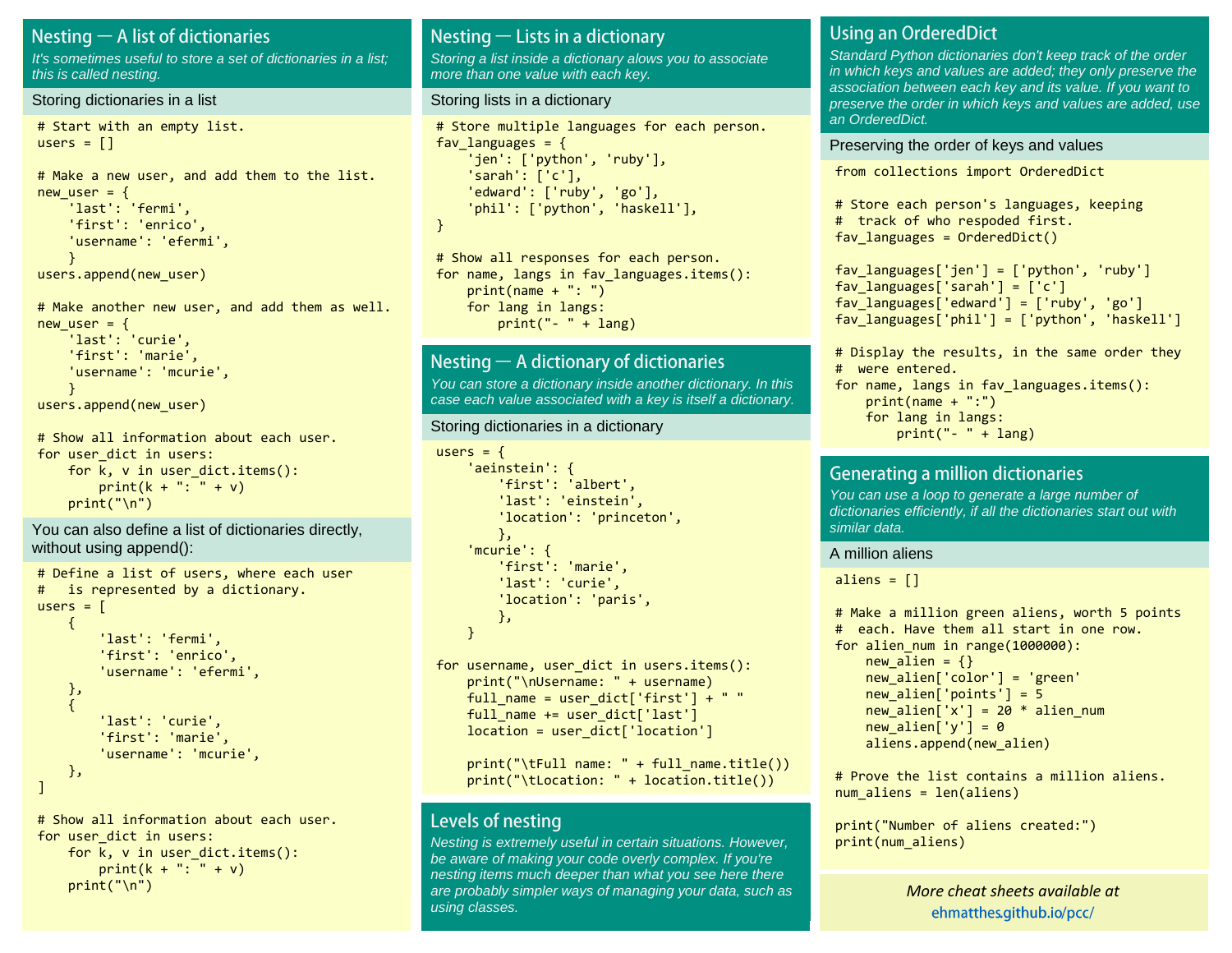# **Beginner's Python** Cheat Sheet  $-$ **If Statements** and While Loops

### What are if statements? What are while loops?

If statements allow you to examine the current state of a program and respond appropriately to that state. You can write a simple if statement that checks one condition, or you can create a complex series of if statements that idenitfy the exact conditions you're looking for.

While loops run as long as certain conditions remain true. You can use while loops to let your programs run as long as your users want them to.

### **Conditional Tests**

A conditional test is an expression that can be evaluated as True or False. Python uses the values True and False to decide whether the code in an if statement should be executed.

Checking for equality A single equal sign assigns a value to a variable. A double equal sign (==) checks whether two values are equal.

```
>>> car = 'bmw'
\Rightarrow \ge \le \text{car} = \le \le \text{bmw}True
\rightarrow \rightarrow \cdot car = 'audi'
\Rightarrow \Rightarrow \text{car} == \text{ 'bmw}False
```
### Ignoring case when making a comparison

>>> car = 'Audi' >>> car.lower() == 'audi' True

### Checking for inequality

```
>>> topping = 'mushrooms'
>>> topping != 'anchovies'
True
```
#### **Numerical comparisons** Testing numerical values is similar to testing string values. Testing equality and inequality  $\gg$  age = 18  $\gg$  age == 18 True >>> age != 18 False Comparison operators  $\gg$  age = 19 >>> age < 21 **True**  $\gg$  age  $\le$  21 True  $\gg$  age  $> 21$ False  $\gg$  age  $>$  21

### **Checking multiple conditions**

False

You can check multiple conditions at the same time. The and operator returns True if all the conditions listed are True. The or operator returns True if any condition is True.

#### Using and to check multiple conditions

 $\gg$  age  $0 = 22$  $>>$  age  $1 = 18$ >>> age  $0$  >= 21 and age  $1$  >= 21 False  $\gg$  age 1 = 23 >>>  $age_0$  >= 21 and  $age_1$  >= 21 **True** 

#### Using or to check multiple conditions

 $\implies$  age\_0 = 22 >>> age  $1 = 18$ >>> age\_0 >= 21 or age\_1 >= 21 **True**  $\gg$  age  $0 = 18$ >>> age\_0 >= 21 or age\_1 >= 21 False

### **Boolean values**

A boolean value is either True or False. Variables with boolean values are often used to keep track of certain conditions within a program.

#### Simple boolean values

game\_active = True  $can$  edit = False

### If statements

Several kinds of if statements exist. Your choice of which to use depends on the number of conditions you need to test. You can have as many elif blocks as you need, and the else block is always optional.

#### Simple if statement

 $age = 19$ 

if age  $>= 18$ : print("You're old enough to vote!")

#### If-else statements

 $age = 17$ 

```
if age >= 18:
     print("You're old enough to vote!")
else:
     print("You can't vote yet.")
```
#### The if-elif-else chain

 $age = 12$ 

```
if age \langle 4:price = 0elif age \langle 18:price = 5else:
    price = 10
```
 $print("Your cost is $" + str(price) + ".")$ 

### **Conditional tests with lists**

You can easily test whether a certain value is in a list. You can also test whether a list is empty before trying to loop through the list.

#### Testing if a value is in a list

```
>>> players = ['al', 'bea', 'cyn', 'dale']
>>> 'al' in players
True
>>> 'eric' in players
False
```
## **Python Crash Course**





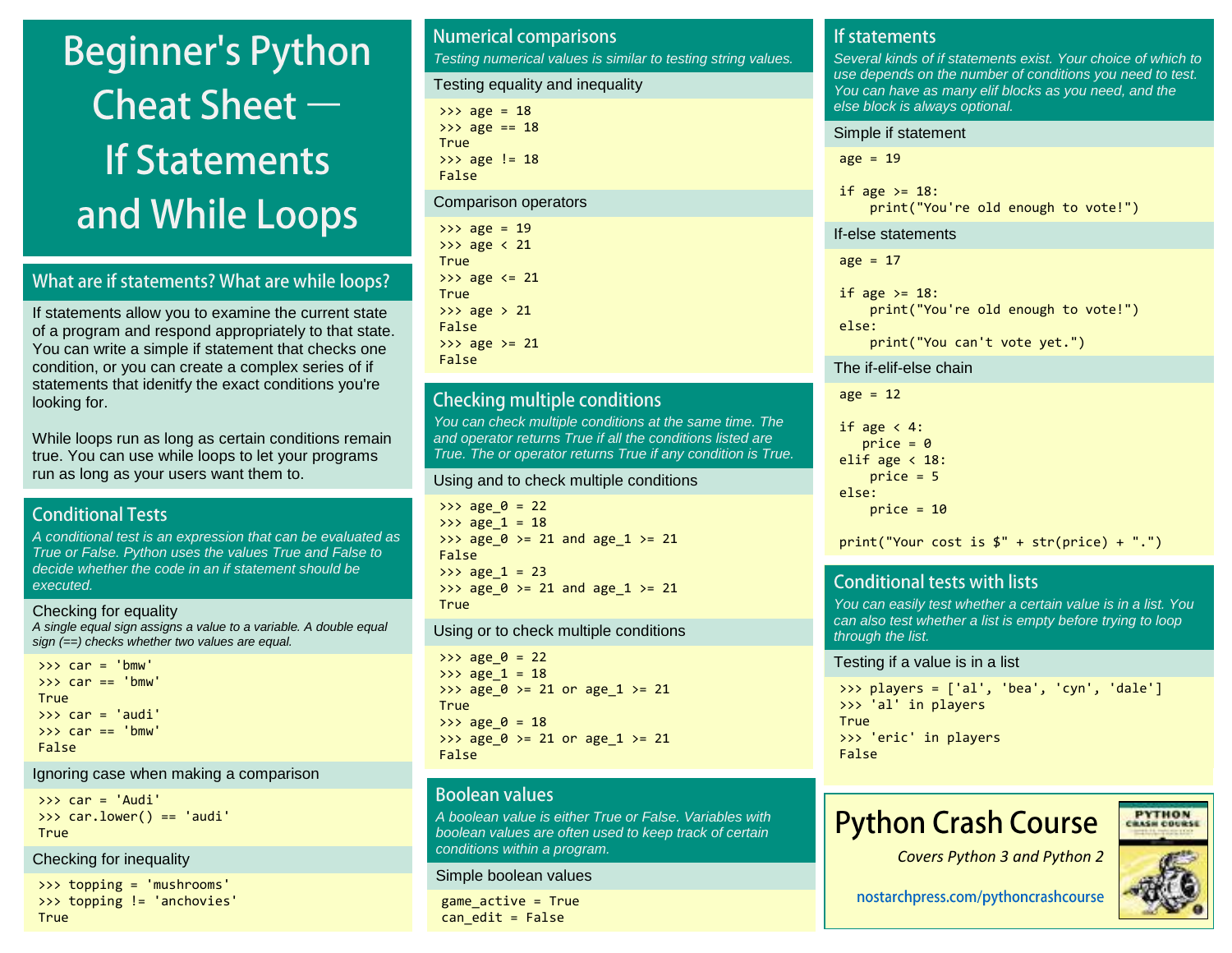### Conditional tests with lists (cont.)

#### Testing if a value is not in a list

 $banned_users = ['ann', 'chad', 'dee']$ user = 'erin'

if user not in banned users: print("You can play!")

#### Checking if a list is empty

players = []

if players: for player in players: print("Player: " + player.title()) else: print("We have no players yet!")

### **Accepting input**

You can allow your users to enter input using the input() statement. In Python 3, all input is stored as a string.

#### Simple input

name = input("What's your name? ")  $print("Hello, " + name + ".")$ 

#### Accepting numerical input

age = input("How old are you? ")  $age = int(age)$ 

```
if age >= 18:
     print("\nYou can vote!")
else:
     print("\nYou can't vote yet.")
```
Accepting input in Python 2.7 Use raw\_input() in Python 2.7. This function interprets all input as a string, just as input() does in Python 3.

name = raw input("What's your name? ")  $print("Hello, " + name + ".")$ 

### **While loops**

A while loop repeats a block of code as long as a condition is True.

#### Counting to 5

current number =  $1$ 

while current number  $\leq 5$ : print(current\_number) current number  $+= 1$ 

### While loops (cont.)

Letting the user choose when to quit

prompt = "\nTell me something, and I'll " prompt += "repeat it back to you." prompt += "\nEnter 'quit' to end the program. "

 $message = ""$ while message != 'quit': message = input(prompt)

> if message != 'quit': print(message)

#### Using a flag

prompt = "\nTell me something, and I'll " prompt += "repeat it back to you." prompt += "\nEnter 'quit' to end the program. "

 $active = True$ while active:  $message = input(prompt)$ 

> if message == 'quit': active = False else: print(message)

#### Using break to exit a loop

prompt = "\nWhat cities have you visited?" prompt += "\nEnter 'quit' when you're done. "

```
while True:
     city = input(prompt)
```
if city  $== 'quit':$  break else: print("I've been to " + city + "!")

### **Accepting input with Sublime Text**

Sublime Text doesn't run programs that prompt the user for input. You can use Sublime Text to write programs that prompt for input, but you'll need to run these programs from a terminal.

### **Breaking out of loops**

You can use the break statement and the continue **print(pets)** statement with any of Python's loops. For example you can use break to quit a for loop that's working through a list or a dictionary. You can use continue to skip over certain items when looping through a list or dictionary as well.

### While loops (cont.)

Using continue in a loop

banned users =  $['eve', 'fred', 'gary', 'helen']$ 

prompt = "\nAdd a player to your team." prompt += "\nEnter 'quit' when you're done. "

```
players = []while True:
    player = input(prompt) if player == 'quit':
         break
    elif player in banned users:
         print(player + " is banned!")
         continue
     else:
         players.append(player)
```
print("\nYour team:") for player in players: print(player)

### Avoiding infinite loops

Every while loop needs a way to stop running so it won't continue to run forever. If there's no way for the condition to become False, the loop will never stop running.

#### An infinite loop

while True:  $name = input("\\hwho are you?")$ print("Nice to meet you, " + name + "!")

### Removing all instances of a value from a list

The remove() method removes a specific value from a list, but it only removes the first instance of the value you provide. You can use a while loop to remove all instances of a particular value.

#### Removing all cats from a list of pets

pets = ['dog', 'cat', 'dog', 'fish', 'cat', 'rabbit', 'cat'] print(pets)

```
while 'cat' in pets:
     pets.remove('cat')
```
*M[ore cheat sheets available](http://ehmatthes.github.io/pcc/cheatsheets/README.html) at [More cheat sheets available at](http://github.com/ehmatthes/pcc/cheatsheets)* ehmatthes.github.io/pcc/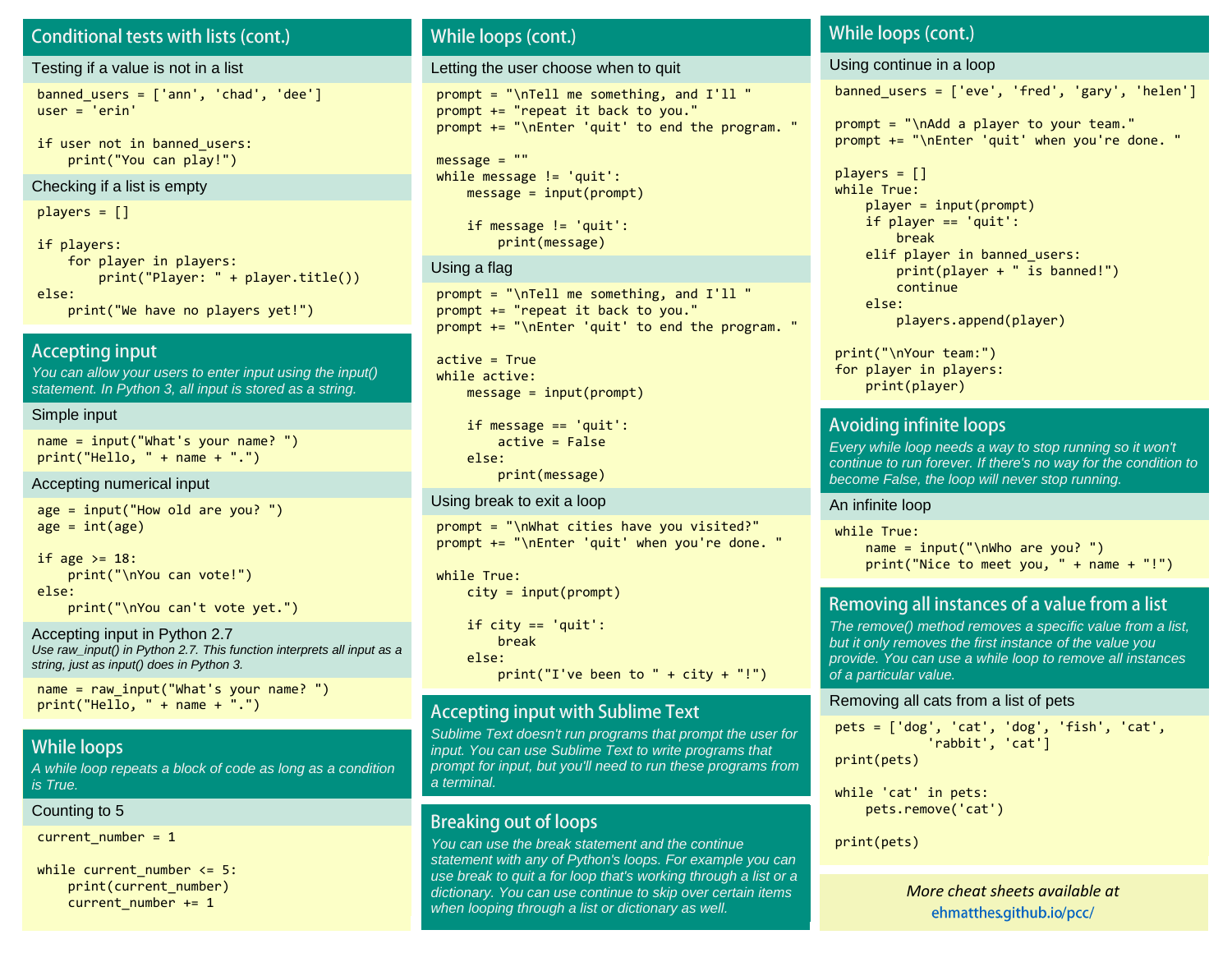# **Beginner's Python** Cheat Sheet  $-$ **Functions**

### What are functions?

Functions are named blocks of code designed to do one specific job. Functions allow you to write code once that can then be run whenever you need to accomplish the same task. Functions can take in the information they need, and return the information they generate. Using functions effectively makes your programs easier to write, read, test, and fix.

### Defining a function

The first line of a function is its definition, marked by the keyword def. The name of the function is followed by a set of parentheses and a colon. A docstring, in triple quotes, describes what the function does. The body of a function is indented one level.

 To call a function, give the name of the function followed by a set of parentheses.

#### Making a function

def greet user(): """Display a simple greeting.""" print("Hello!")

greet\_user()

### Passing information to a function

Information that's passed to a function is called an argument; information that's received by a function is called a parameter. Arguments are included in parentheses after the function's name, and parameters are listed in parentheses in the function's definition.

### Passing a single argument

```
def greet user(username):
     """Display a simple greeting."""
     print("Hello, " + username + "!")
```

```
greet_user('jesse')
greet_user('diana')
greet_user('brandon')
```
### Positional and keyword arguments

The two main kinds of arguments are positional and keyword arguments. When you use positional arguments Python matches the first argument in the function call with the first parameter in the function definition, and so forth. With keyword arguments, you specify which parameter

each argument should be assigned to in the function call. When you use keyword arguments, the order of the arguments doesn't matter.

### Using positional arguments

def describe pet(animal, name): """Display information about a pet.""" print("\nI have a " + animal + ".") print("Its name is " + name + ".")

describe\_pet('hamster', 'harry') describe\_pet('dog', 'willie')

### Using keyword arguments

```
def describe pet(animal, name):
     """Display information about a pet."""
   print("\nI have a " + animal + ".")print("Its name is " + name + ".")
```
describe\_pet(animal='hamster', name='harry') describe pet(name='willie', animal='dog')

### Default values

You can provide a default value for a parameter. When function calls omit this argument the default value will be used. Parameters with default values must be listed after parameters without default values in the function's definition so positional arguments can still work correctly.

### Using a default value

```
def describe pet(name, animal='dog'):
     """Display information about a pet."""
    print("\nI have a " + animal + ".")
    print("Its name is " + name + ".")
```
describe\_pet('harry', 'hamster') describe\_pet('willie')

### Using None to make an argument optional

```
def describe pet(animal, name=None):
     """Display information about a pet."""
    print("\nI have a " + animal + ".")
     if name:
        print("Its name is " + name + ".")
```

```
describe_pet('hamster', 'harry')
describe_pet('snake')
```
### **Return values**

A function can return a value or a set of values. When a function returns a value, the calling line must provide a variable in which to store the return value. A function stops running when it reaches a return statement.

### Returning a single value

def get full name(first, last): """Return a neatly formatted full name.""" full name = first +  $'$  ' + last return full name.title()

musician = get full name('jimi', 'hendrix') print(musician)

### Returning a dictionary

```
def build person(first, last):
     """Return a dictionary of information
     about a person.
 """
```

```
 person = {'first': first, 'last': last}
 return person
```
musician = build person('jimi', 'hendrix') print(musician)

### Returning a dictionary with optional values

def build person(first, last, age=None): """Return a dictionary of information about a person. "" "" "" person = {'first': first, 'last': last} if age:  $person['age'] = age$ return person

musician = build\_person('jimi', 'hendrix', 27) print(musician)

```
musician = build_person('janis', 'joplin')
print(musician)
```
### **Visualizing functions**

Try running some of these examples on pythontutor.com.

## **Python Crash Course**

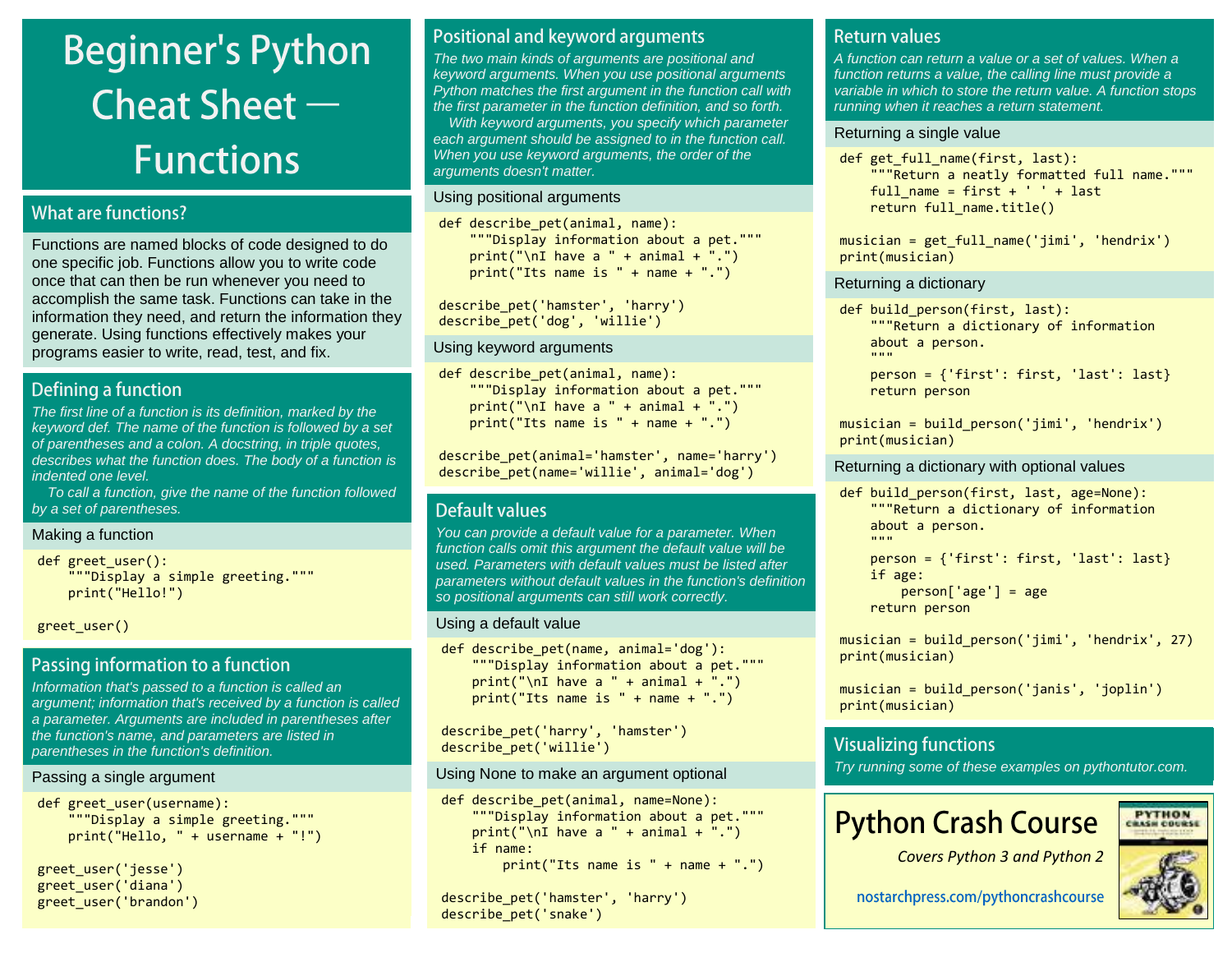### Passing a list to a function

You can pass a list as an argument to a function, and the function can work with the values in the list. Any changes the function makes to the list will affect the original list. You can prevent a function from modifying a list by passing a copy of the list as an argument.

#### Passing a list as an argument

```
def greet users(names):
     """Print a simple greeting to everyone."""
     for name in names:
        msg = "Hello, " + name + "!" print(msg)
```
usernames = ['hannah', 'ty', 'margot'] greet\_users(usernames)

Allowing a function to modify a list The following example sends a list of models to a function for printing. The original list is emptied, and the second list is filled.

```
def print models(unprinted, printed):
     """3d print a set of models."""
     while unprinted:
        current model = unprinted.pop()
         print("Printing " + current_model)
        printed.append(current model)
```
# Store some unprinted designs, # and print each of them. unprinted = ['phone case', 'pendant', 'ring']  $printed = []$ print models(unprinted, printed)

```
print("\nUnprinted:", unprinted)
print("Printed:", printed)
```
Preventing a function from modifying a list The following example is the same as the previous one, except the original list is unchanged after calling print\_models().

```
def print models(unprinted, printed):
     """3d print a set of models."""
     while unprinted:
        current model = unprinted.pop()
         print("Printing " + current_model)
        printed.append(current model)
```
# Store some unprinted designs, # and print each of them. original = ['phone case', 'pendant', 'ring']  $printed = []$ 

print models(original[:], printed) print("\nOriginal:", original) print("Printed:", printed)

### Passing an arbitrary number of arguments

Sometimes you won't know how many arguments a function will need to accept. Python allows you to collect an arbitrary number of arguments into one parameter using the \* operator. A parameter that accepts an arbitrary number of arguments must come last in the function definition.

 The \*\* operator allows a parameter to collect an arbitrary number of keyword arguments.

#### Collecting an arbitrary number of arguments

```
def make_pizza(size, *toppings):
     """Make a pizza."""
     print("\nMaking a " + size + " pizza.")
     print("Toppings:")
    for topping in toppings:
         print("- " + topping)
```
# Make three pizzas with different toppings. make\_pizza('small', 'pepperoni') make\_pizza('large', 'bacon bits', 'pineapple') make pizza('medium', 'mushrooms', 'peppers', 'onions', 'extra cheese')

Collecting an arbitrary number of keyword arguments

def build profile(first, last, \*\*user info): """Build a user's profile dictionary.""" # Build a dict with the required keys. profile = {'first': first, 'last': last}

```
 # Add any other keys and values.
for key, value in user info.items():
     profile[key] = value
```
return profile

```
# Create two users with different kinds
# of information.
user \theta = build profile('albert', 'einstein',
         location='princeton')
```

```
user 1 = \text{build profile('marie', 'curie',}) location='paris', field='chemistry')
```
print(user\_0) print(user\_1)

### What's the best way to structure a function?

As you can see there are many ways to write and call a function. When you're starting out, aim for something that simply works. As you gain experience you'll develop an understanding of the more subtle advantages of different structures such as positional and keyword arguments, and the various approaches to importing functions. For now if your functions do what you need them to, you're doing well.

### **Modules**

You can store your functions in a separate file called a module, and then import the functions you need into the file containing your main program. This allows for cleaner program files. (Make sure your module is stored in the same directory as your main program.)

#### Storing a function in a module File: pizza.py

```
def make_pizza(size, *toppings):
     """Make a pizza."""
    print("\\mAking a " + size + " pizza.") print("Toppings:")
     for topping in toppings:
         print("- " + topping)
```
Importing an entire module File: making\_pizzas.py Every function in the module is available in the program file.

import pizza

pizza.make\_pizza('medium', 'pepperoni') pizza.make\_pizza('small', 'bacon', 'pineapple')

Importing a specific function Only the imported functions are available in the program file.

from pizza import make\_pizza

```
make_pizza('medium', 'pepperoni')
make pizza('small', 'bacon', 'pineapple')
```
Giving a module an alias

import pizza as p

p.make\_pizza('medium', 'pepperoni') p.make\_pizza('small', 'bacon', 'pineapple')

Giving a function an alias

from pizza import make pizza as mp

```
mp('medium', 'pepperoni')
mp('small', 'bacon', 'pineapple')
```
Importing all functions from a module Don't do this, but recognize it when you see it in others' code. It can result in naming conflicts, which can cause errors.

from pizza import \*

```
make_pizza('medium', 'pepperoni')
make_pizza('small', 'bacon', 'pineapple')
```
*M[ore cheat sheets available](http://ehmatthes.github.io/pcc/cheatsheets/README.html) at [More cheat sheets available at](http://github.com/ehmatthes/pcc/cheatsheets)* ehmatthes.github.io/pcc/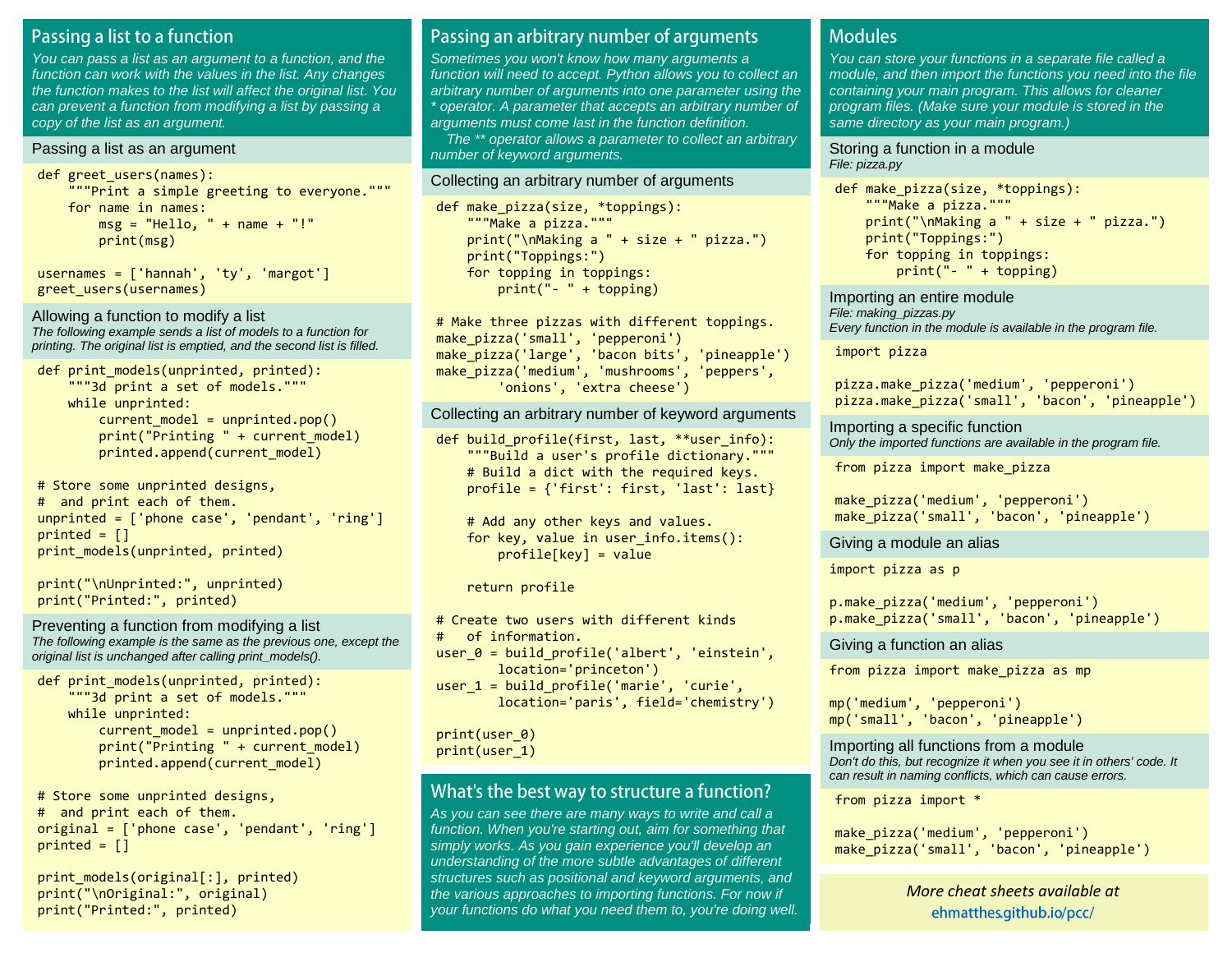# **Beginner's Python Cheat Sheet - Classes**

### What are classes?

Classes are the foundation of object-oriented programming. Classes represent real-world things you want to model in your programs: for example dogs, cars, and robots. You use a class to make objects, which are specific instances of dogs, cars, and robots. A class defines the general behavior that a whole category of objects can have, and the information that can be associated with those objects.

 Classes can inherit from each other – you can write a class that extends the functionality of an existing class. This allows you to code efficiently for a wide variety of situations.

### Creating and using a class

Consider how we might model a car. What information would we associate with a car, and what behavior would it have? The information is stored in variables called attributes, and the behavior is represented by functions. Functions that are part of a class are called methods.

### The Car class

```
class Car():
```
"""A simple attempt to model a car."""

def \_\_init (self, make, model, year): """Initialize car attributes."""  $self.make = make$  $self.$ model = model self.year = year

> # Fuel capacity and level in gallons. self.fuel capacity =  $15$ self.fuel level =  $0$

```
def fill tank(self):
     """Fill gas tank to capacity."""
    self.fuel level = self.fuel capacity
     print("Fuel tank is full.")
```
 def drive(self): """Simulate driving.""" print("The car is moving.")

### Creating and using a class (cont.)

Creating an object from a class

my\_car = Car('audi', 'a4', 2016)

### Accessing attribute values

print(my\_car.make) print(my\_car.model) print(my\_car.year)

#### Calling methods

my car.fill tank() my\_car.drive()

#### Creating multiple objects

my  $car = Car('audi', 'a4', 2016)$ my\_old\_car = Car('subaru', 'outback', 2013) my\_truck = Car('toyota', 'tacoma', 2010)

### **Modifying attributes**

You can modify an attribute's value directly, or you can write methods that manage updating values more carefully.

#### Modifying an attribute directly

my\_new\_car = Car('audi', 'a4', 2016) my new car.fuel level =  $5$ 

#### Writing a method to update an attribute's value

```
def update fuel level(self, new level):
     """Update the fuel level."""
    if new level \le self.fuel capacity:
        self.fuel level = new level
     else:
         print("The tank can't hold that much!")
```
Writing a method to increment an attribute's value

```
def add fuel(self, amount):
     """Add fuel to the tank."""
    if (self.fuel level + amount
            \le self.fuel capacity):
        self.fuel level += amount print("Added fuel.")
     else:
         print("The tank won't hold that much.")
```
### **Naming conventions**

In Python class names are written in CamelCase and object names are written in lowercase with underscores. Modules that contain classes should still be named in lowercase with underscores.

### **Class inheritance**

If the class you're writing is a specialized version of another class, you can use inheritance. When one class inherits from another, it automatically takes on all the attributes and methods of the parent class. The child class is free to introduce new attributes and methods, and override attributes and methods of the parent class.

 To inherit from another class include the name of the parent class in parentheses when defining the new class.

#### The \_\_init\_\_() method for a child class

class ElectricCar(Car): """A simple model of an electric car."""

def \_\_init\_\_(self, make, model, year): """Initialize an electric car.""" super(). init (make, model, year)

 # Attributes specific to electric cars. # Battery capacity in kWh. self.battery\_size = 70 # Charge level in %. self.charge level =  $0$ 

#### Adding new methods to the child class

class ElectricCar(Car): --snip- def charge(self): """Fully charge the vehicle.""" self.charge level =  $100$ print("The vehicle is fully charged.")

Using child methods and parent methods

my\_ecar = ElectricCar('tesla', 'model s', 2016)

my\_ecar.charge() my\_ecar.drive()

### **Finding your workflow**

There are many ways to model real world objects and situations in code, and sometimes that variety can feel overwhelming. Pick an approach and try it *–* if your first attempt doesn't work, try a different approach.

## **Python Crash Course**



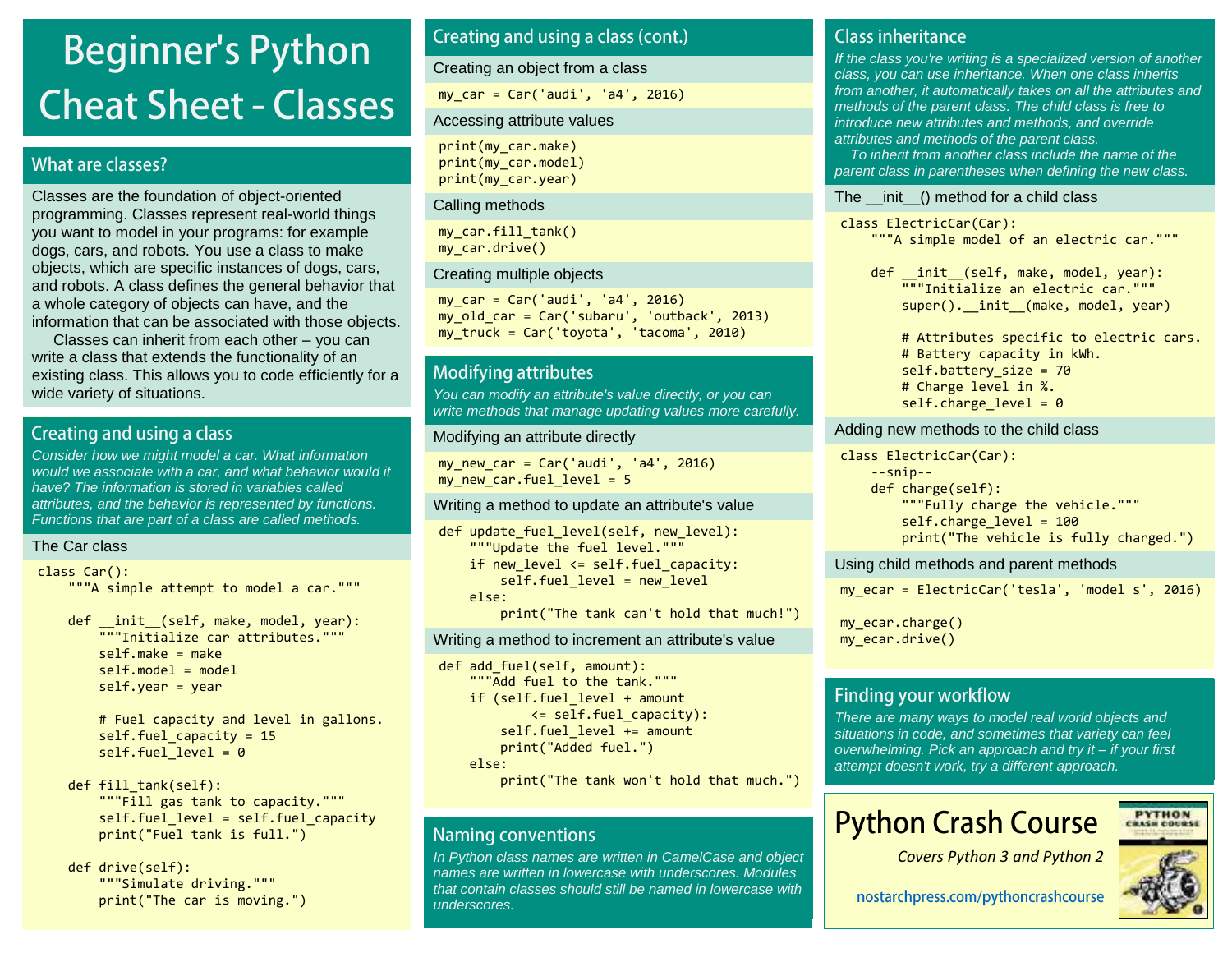### **Class inheritance (cont.)**

#### Overriding parent methods

```
class ElectricCar(Car):
     --snip--
    def fill tank(self):
         """Display an error message."""
         print("This car has no fuel tank!")
```
### Instances as attributes

A class can have objects as attributes. This allows classes to work together to model complex situations.

#### A Battery class

```
class Battery():
     """A battery for an electric car."""
```
- def \_\_ init (self, size=70): """Initialize battery attributes.""" # Capacity in kWh, charge level in %. self.size = size self.charge level =  $0$
- def get range(self): """Return the battery's range.""" if self.size  $== 70$ : return 240 elif self.size  $== 85$ : return 270

#### Using an instance as an attribute

```
class ElectricCar(Car):
     --snip--
```
def \_\_init (self, make, model, year): """Initialize an electric car.""" super(). init (make, model, year)

 # Attribute specific to electric cars. self.battery = Battery()

```
 def charge(self):
     """Fully charge the vehicle."""
    self.battery.charge level = 100
     print("The vehicle is fully charged.")
```
#### Using the instance

my ecar = ElectricCar('tesla', 'model  $x'$ , 2016)

my\_ecar.charge() print(my ecar.battery.get range()) mv ecar.drive()

### **Importing classes**

Class files can get long as you add detailed information and functionality. To help keep your program files uncluttered, you can store your classes in modules and import the classes you need into your main program.

Storing classes in a file car.py

"""Represent gas and electric cars."""

class Car(): """A simple attempt to model a car.""" --snip—

class Battery(): """A battery for an electric car.""" --snip--

class ElectricCar(Car): """A simple model of an electric car.""" --snip--

Importing individual classes from a module my\_cars.py

from car import Car, ElectricCar

my\_beetle = Car('volkswagen', 'beetle', 2016) my beetle.fill tank() my\_beetle.drive()

my tesla = ElectricCar('tesla', 'model s', 2016) my\_tesla.charge() my\_tesla.drive()

#### Importing an entire module

import car

my beetle =  $car.Car($  'volkswagen', 'beetle', 2016) my beetle.fill tank() my\_beetle.drive()

 $my$  tesla = car.ElectricCar( 'tesla', 'model s', 2016) my\_tesla.charge() my\_tesla.drive()

Importing all classes from a module *(Don't do this, but recognize it when you see it.)*

from car import \*

my\_beetle = Car('volkswagen', 'beetle', 2016)

### **Classes in Python 2.7**

Classes should inherit from object

class ClassName(object):

The Car class in Python 2.7

class Car(object):

Child class \_\_init\_\_() method is different

class ChildClassName(ParentClass): def \_\_init\_\_(self): super(ClassName, self). init ()

The ElectricCar class in Python 2.7

class ElectricCar(Car): def \_\_init (self, make, model, year): super(ElectricCar, self).\_\_init\_\_( make, model, year)

### Storing objects in a list

A list can hold as many items as you want, so you can make a large number of objects from a class and store them in a list.

 Here's an example showing how to make a fleet of rental cars, and make sure all the cars are ready to drive.

#### A fleet of rental cars

from car import Car, ElectricCar

# Make lists to hold a fleet of cars. gas  $fleet = []$ electric fleet =  $[$ ]

```
# Make 500 gas cars and 250 electric cars.
for in range(500): car = Car('ford', 'focus', 2016)
     gas_fleet.append(car)
for \_ in range(250):
     ecar = ElectricCar('nissan', 'leaf', 2016)
    electric fleet.append(ecar)
```
# Fill the gas cars, and charge electric cars. for car in gas\_fleet: car.fill tank() for ecar in electric fleet: ecar.charge()

print("Gas cars:", len(gas\_fleet)) print("Electric cars:", len(electric\_fleet))

> *M[ore cheat sheets available](http://ehmatthes.github.io/pcc/cheatsheets/README.html) at [More cheat sheets available at](http://github.com/ehmatthes/pcc/cheatsheets)* ehmatthes.github.io/pcc/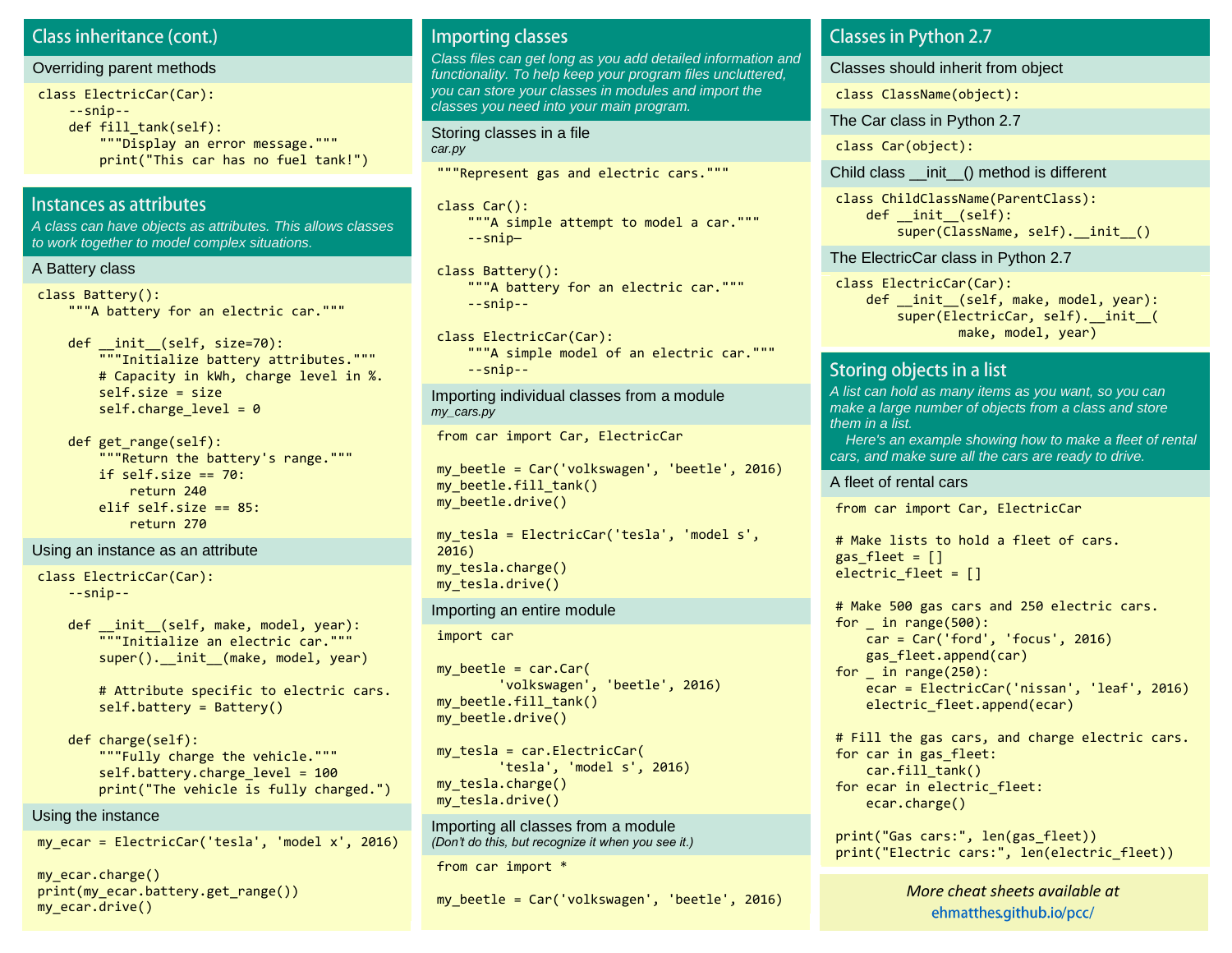# **Beginner's Python** Cheat Sheet  $-$ **Files and Exceptions**

### What are files? What are exceptions?

Your programs can read information in from files, and they can write data to files. Reading from files allows you to work with a wide variety of information; writing to files allows users to pick up where they left off the next time they run your program. You can write text to files, and you can store Python structures such as lists in data files.

Exceptions are special objects that help your programs respond to errors in appropriate ways. For example if your program tries to open a file that doesn't exist, you can use exceptions to display an informative error message instead of having the program crash.

### Reading from a file

To read from a file your program needs to open the file and then read the contents of the file. You can read the entire contents of the file at once, or read the file line by line. The with statement makes sure the file is closed properly when the program has finished accessing the file.

```
Reading an entire file at once
```

```
filename = 'siddhartha.txt'
```

```
with open(filename) as f obj:
   contents = fobj.read()
```
print(contents)

### Reading line by line

Each line that's read from the file has a newline character at the end of the line, and the print function adds its own newline character. The rstrip() method gets rid of the the extra blank lines this would result in when printing to the terminal.

filename = 'siddhartha.txt'

with open(filename) as f obj: for line in f\_obj: print(line.rstrip())

### Reading from a file (cont.)

Storing the lines in a list

filename = 'siddhartha.txt'

with open(filename) as f obj: lines = f obj.readlines()

for line in lines: print(line.rstrip())

### Writing to a file

Passing the 'w' argument to open() tells Python you want to write to the file. Be careful; this will erase the contents of the file if it already exists. Passing the 'a' argument tells Python you want to append to the end of an existing file.

### Writing to an empty file

```
filename = 'programming.txt'
```

```
with open(filename, 'w') as f:
    f.write("I love programming!")
```
Writing multiple lines to an empty file

```
filename = 'programming.txt'
```

```
with open(filename, 'w') as f:
     f.write("I love programming!\n")
     f.write("I love creating new games.\n")
```
### Appending to a file

filename = 'programming.txt'

```
with open(filename, 'a') as f:
    f.write("I also love working with data.\n")
    f.write("I love making apps as well.\n")
```
### File paths

When Python runs the open() function, it looks for the file in the same directory where the program that's being excuted is stored. You can open a file from a subfolder using a relative path. You can also use an absolute path to open any file on your system.

### Opening a file from a subfolder

f\_path = "text\_files/alice.txt"

with open(f path) as  $f$  obj:  $lines = fobj.readlines()$ 

for line in lines: print(line.rstrip())

### File paths (cont.)

Opening a file using an absolute path

f\_path = "/home/ehmatthes/books/alice.txt"

with open(f path) as  $f$  obj:  $lines = fobj.readlines()$ 

Opening a file on Windows Windows will sometimes interpret forward slashes incorrectly. If you run into this, use backslashes in your file paths.

f path = "C:\Users\ehmatthes\books\alice.txt"

with open(f path) as  $f$  obj: lines = f obj.readlines()

### The try-except block

When you think an error may occur, you can write a tryexcept block to handle the exception that might be raised. The try block tells Python to try running some code, and the except block tells Python what to do if the code results in a particular kind of error.

### Handling the ZeroDivisionError exception

try:

 print(5/0) except ZeroDivisionError: print("You can't divide by zero!")

### Handling the FileNotFoundError exception

f\_name = 'siddhartha.txt'

try:

with open(f name) as f  $obj$ : lines = f obj.readlines() except FileNotFoundError:  $msg = "Can't find file {0}.".format(f name)$ print(msg)

### Knowing which exception to handle

It can be hard to know what kind of exception to handle when writing code. Try writing your code without a try block, and make it generate an error. The traceback will tell you what kind of exception your program needs to handle.

## **Python Crash Course**

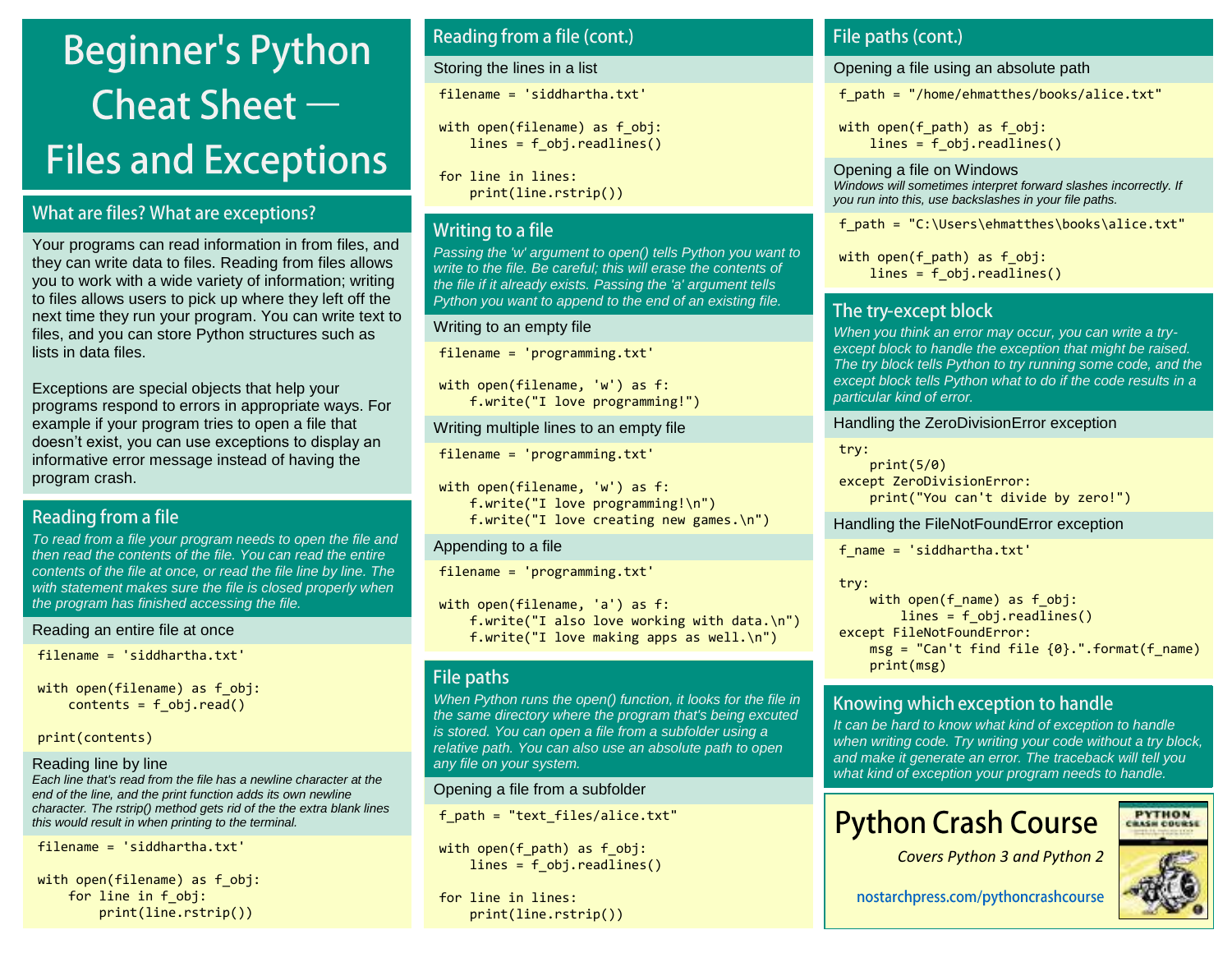### The else block

The try block should only contain code that may cause an error. Any code that depends on the try block running successfully should be placed in the else block.

#### Using an else block

print("Enter two numbers. I'll divide them.")

```
x = input("First number: ")y = input("Second number: ")
```
try:

result =  $int(x) / int(y)$ except ZeroDivisionError: print("You can't divide by zero!") else: print(result)

Preventing crashes from user input Without the except block in the following example, the program would crash if the user tries to divide by zero. As written, it will handle the error gracefully and keep running.

```
"""A simple calculator for division only."""
```
print("Enter two numbers. I'll divide them.") print("Enter 'q' to quit.")

while True:

 $x = input("\\nFirst number: ")$ if  $x == 'q'$ : break y = input("Second number: ") if  $y == 'q'$ : break

 try: result =  $int(x) / int(y)$  except ZeroDivisionError: print("You can't divide by zero!") else: print(result)

### Deciding which errors to report

Well-written, properly tested code is not very prone to internal errors such as syntax or logical errors. But every time your program depends on something external such as user input or the existence of a file, there's a possibility of an exception being raised.

It's up to you how to communicate errors to your users. Sometimes users need to know if a file is missing; sometimes it's better to handle the error silently. A little experience will help you know how much to report.

### **Failing silently**

Sometimes you want your program to just continue running when it encounters an error, without reporting the error to the user. Using the pass statement in an else block allows you to do this.

#### Using the pass statement in an else block

f\_names = ['alice.txt', 'siddhartha.txt', 'moby dick.txt', 'little women.txt']

```
for f_name in f_names:
     # Report the length of each file found.
     try:
        with open(f name) as f obj:
            lines = f obj.readlines()
     except FileNotFoundError:
         # Just move on to the next file.
         pass
     else:
        num lines = len(lines)
        msg = "\{0} has {1} lines."format(f name, num lines)
         print(msg)
```
### **Avoid bare except blocks**

Exception-handling code should catch specific exceptions that you expect to happen during your program's execution. A bare except block will catch all exceptions, including keyboard interrupts and system exits you might need when forcing a program to close.

If you want to use a try block and you're not sure which exception to catch, use Exception. It will catch most exceptions, but still allow you to interrupt programs intentionally.

#### Don't use bare except blocks

```
try:
     # Do something
except:
     pass
```
Use Exception instead

try:

 # Do something except Exception: pass

#### Printing the exception

try: # Do something except Exception as e: print(e, type(e))

### Storing data with json

The json module allows you to dump simple Python data structures into a file, and load the data from that file the next time the program runs. The JSON data format is not specific to Python, so you can share this kind of data with people who work in other languages as well.

Knowing how to manage exceptions is important when working with stored data. You'll usually want to make sure the data you're trying to load exists before working with it.

Using json.dump() to store data

"""Store some numbers."""

import json

numbers =  $[2, 3, 5, 7, 11, 13]$ 

filename = 'numbers.json' with open(filename, 'w') as f obj: json.dump(numbers, f\_obj)

#### Using json.load() to read data

"""Load some previously stored numbers."""

import json

filename = 'numbers.json' with open(filename) as f obj:  $numbers = ison.load(fobj)$ 

print(numbers)

Making sure the stored data exists

import json

f\_name = 'numbers.json'

try:

```
with open(f name) as f obj:
        numbers = json.load(fobj)except FileNotFoundError:
    msg = "Can't find {0}.".format(f name) print(msg)
else:
     print(numbers)
```
Practice with exceptions Take a program you've already written that prompts for user input, and add some error-handling code to the program.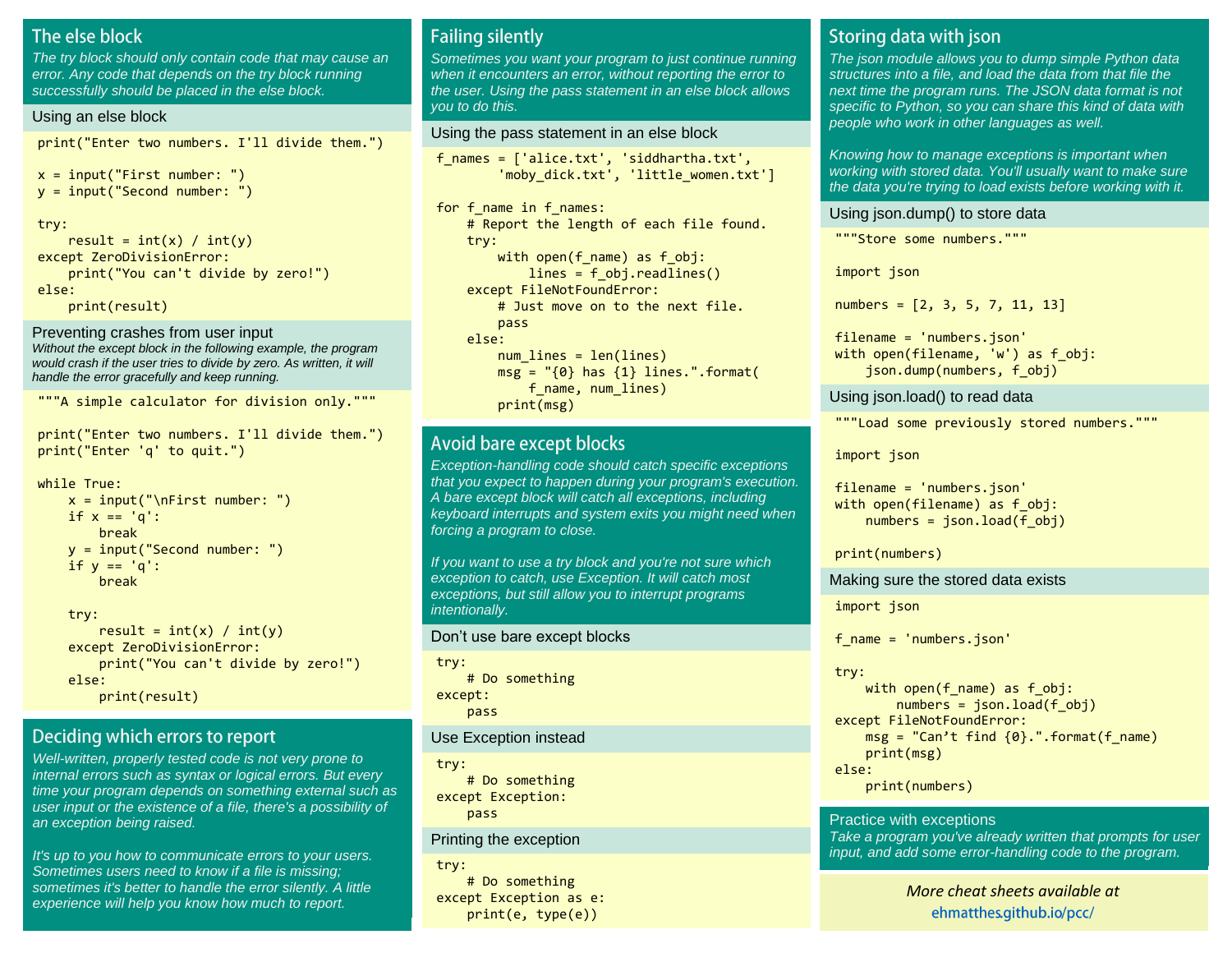# **Beginner's Python** Cheat Sheet  $-$ **Testing Your Code**

### Why test your code?

When you write a function or a class, you can also write tests for that code. Testing proves that your code works as it's supposed to in the situations it's designed to handle, and also when people use your programs in unexpected ways. Writing tests gives you confidence that your code will work correctly as more people begin to use your programs. You can also add new features to your programs and know that you haven't broken existing behavior.

A unit test verifies that one specific aspect of your code works as it's supposed to. A test case is a collection of unit tests which verify your code's behavior in a wide variety of situations.

### Testing a function: A passing test

Python's unittest module provides tools for testing your *code. To try it out, we'll create a* function that returns a full *name. We'll use the function in a regular program, and then*  build a test case for the function.

A function to test Save this as full\_names.py

def get\_full\_name(first, last): """Return a full name.""" full name =  $"(0)$   $\{1\}$ ".format(first, last) return full name.title()

Using the function Save this as names.py

from full names import get full name

janis = get\_full\_name('janis', 'joplin') print(janis)

bob = get\_full\_name('bob', 'dylan') print(bob)

### **Testing a function (cont.)**

Building a testcase with one unit test To build a test case, make a class that inherits from unittest. TestCase and write methods that begin with test. Save this as test\_full\_names.py

import unittest from full names import get full name

class NamesTestCase(unittest.TestCase): """Tests for names.py."""

def test first last(self): """Test names like Janis Joplin.""" full name = get full name('janis', 'joplin') self.assertEqual(full name, 'Janis Joplin')

#### unittest.main()

#### Running the test

Python reports on each unit test in the test case. The dot reports a single passing test. Python informs us that it ran 1 test in less than 0.001 seconds, and the OK lets us know that all unit tests in the test case passed.

---------------------------------------

Ran 1 test in 0.000s

**OK** 

.

### Testing a function: A failing test

Failing tests are important; they tell you that a change in the code has affected existing behavior. When a test fails, you need to modify the code so the existing behavior still works.

#### Modifying the function

We'll modify get full name() so it handles middle names, but *we'll do it in a way that breaks existing behavior.*

def get full name(first, middle, last): """Return a full name.""" full name = " ${0}$   ${1}$   ${2}$ ".format(first, middle, last) return full name.title()

#### Using the function

from full names import get full name

john = get\_full\_name('john', 'lee', 'hooker') print(john)

david = get\_full\_name('david', 'lee', 'roth') print(david)

### A failing test (cont.)

#### Running the test

*When you change your code, it's important to run your existing*  tests. This will tell you whether the changes you made affected existing behavior.

#### E

================================================ ERROR: test first last ( \_main \_.NamesTestCase) Test names like Janis Joplin.

------------------------------------------------

Traceback (most recent call last): File "test\_full\_names.py", line 10, in test\_first\_last 'joplin') TypeError: get\_full\_name() missing 1 required positional argument: 'last'

------------------------------------------------

Ran 1 test in 0.001s

FAILED (errors=1)

#### Fixing the code

When a test fails, the code needs to be modified until the test *passes again. (Don't make the* mistake of rewriting your tests to fit your new code.) Here we can make the middle name optional.

def get\_full\_name(first, last, middle=''): """Return a full name.""" if middle: full\_name =  $"(0)$   $\{1\}$   $\{2\}$ ".format(first, middle, last) else:

full name =  ${9}$   ${1}$ ".format(first,

last)

return full name.title()

Running the test Now the test should pass again, which means our original functionality is still intact.

Ran 1 test in 0.000s

**OK** 

.

## **Python Crash Course**

nostarchpress.com/pythoncrashcourse

---------------------------------------



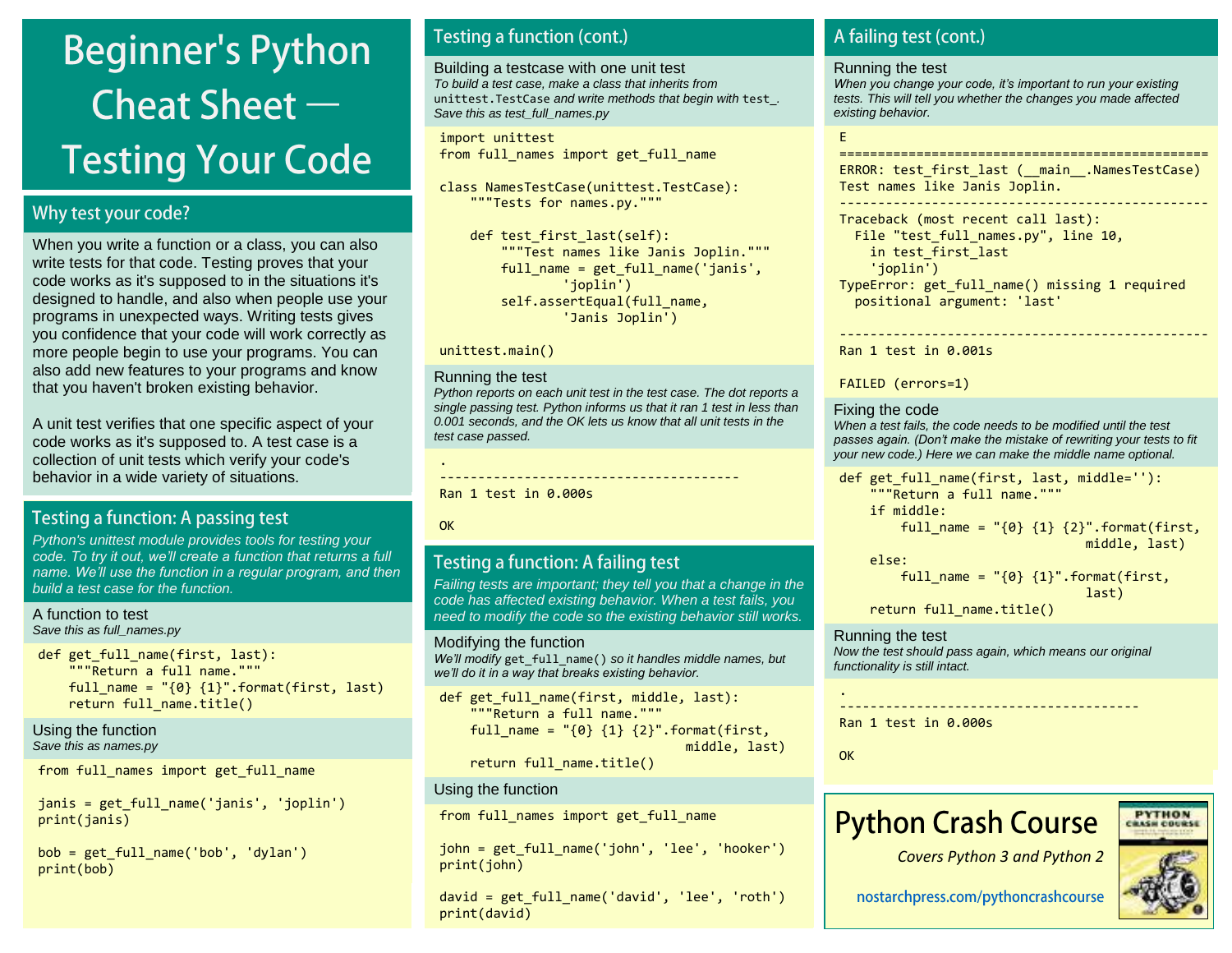### **Adding new tests**

You can add as many unit tests to a test case as you need. To write a new test, add a new method to your test case class.

#### Testing middle names

We've shown that get full name() works for first and last *names. Let's test that it works for middle names as well.*

import unittest from full names import get full name

class NamesTestCase(unittest.TestCase): """Tests for names.py."""

def test first last(self): """Test names like Janis Joplin.""" full name = get full name('janis', 'joplin') self.assertEqual(full name, 'Janis Joplin')

def test middle(self): """Test names like David Lee Roth.""" full name = get full name('david', 'roth', 'lee') self.assertEqual(full name, 'David Lee Roth')

unittest.main()

Running the tests The two dots represent two passing tests.

..

Ran 2 tests in 0.000s

**OK** 

#### A variety of assert methods

Python provides a number of assert methods you can use to test your code.

---------------------------------------

Verify that  $a == b$ , or  $a != b$ 

assertEqual(a, b) assertNotEqual(a, b)

Verify that x is True, or x is False

assertTrue(x) assertFalse(x)

Verify an item is in a list, or not in a list

assertIn(item, list) assertNotIn(item, list)

### **Testing a class**

*Testing a class is similar to testing a function, since you'll*  mostly be testing your methods.

A class to test Save as accountant.py

class Accountant(): """Manage a bank account."""

def init (self, balance=0): self.balance = balance

 def deposit(self, amount): self.balance += amount

 def withdraw(self, amount): self.balance -= amount

Building a testcase *For the first test, we'll* make sure we can start out with different initial balances. Save this as test accountant.py.

import unittest from accountant import Accountant

class TestAccountant(unittest.TestCase): """Tests for the class Accountant."""

def test initial balance(self): # Default balance should be 0.  $acc = Accountant()$ self.assertEqual(acc.balance, 0)

 # Test non-default balance.  $acc = Accountant(100)$ self.assertEqual(acc.balance, 100)

#### unittest.main()

Running the test

--------------------------------------- Ran 1 test in 0.000s

**OK** 

.

### When is it okay to modify tests?

*In general you shouldn't modify a test once it's written. When a test fails it usually means new code you've written*  has broken existing functionality, and you need to modify the new code until all existing tests pass.

 If your original requirements have changed, it may be appropriate to modify some tests. This usually happens in the early stages of a project when desired behavior is still being sorted out.

### The setUp() method

When testing a class, you usually have to make an instance of the class. The setUp() method is run before every test. Any instances you make in setUp() are available in every test you write.

Using setUp() to support multiple tests The instance self.acc can be used in each new test.

import unittest from accountant import Accountant

class TestAccountant(unittest.TestCase): """Tests for the class Accountant."""

> def setUp(self): self.acc = Accountant()

def test initial balance(self): # Default balance should be 0. self.assertEqual(self.acc.balance, 0)

 # Test non-default balance.  $acc = Accountant(100)$ self.assertEqual(acc.balance, 100)

 def test\_deposit(self): # Test single deposit. self.acc.deposit(100) self.assertEqual(self.acc.balance, 100)

 # Test multiple deposits. self.acc.deposit(100) self.acc.deposit(100) self.assertEqual(self.acc.balance, 300)

def test withdrawal(self): # Test single withdrawal. self.acc.deposit(1000) self.acc.withdraw(100) self.assertEqual(self.acc.balance, 900)

unittest.main()

Running the tests

--------------------------------------- Ran 3 tests in 0.001s

**OK** 

...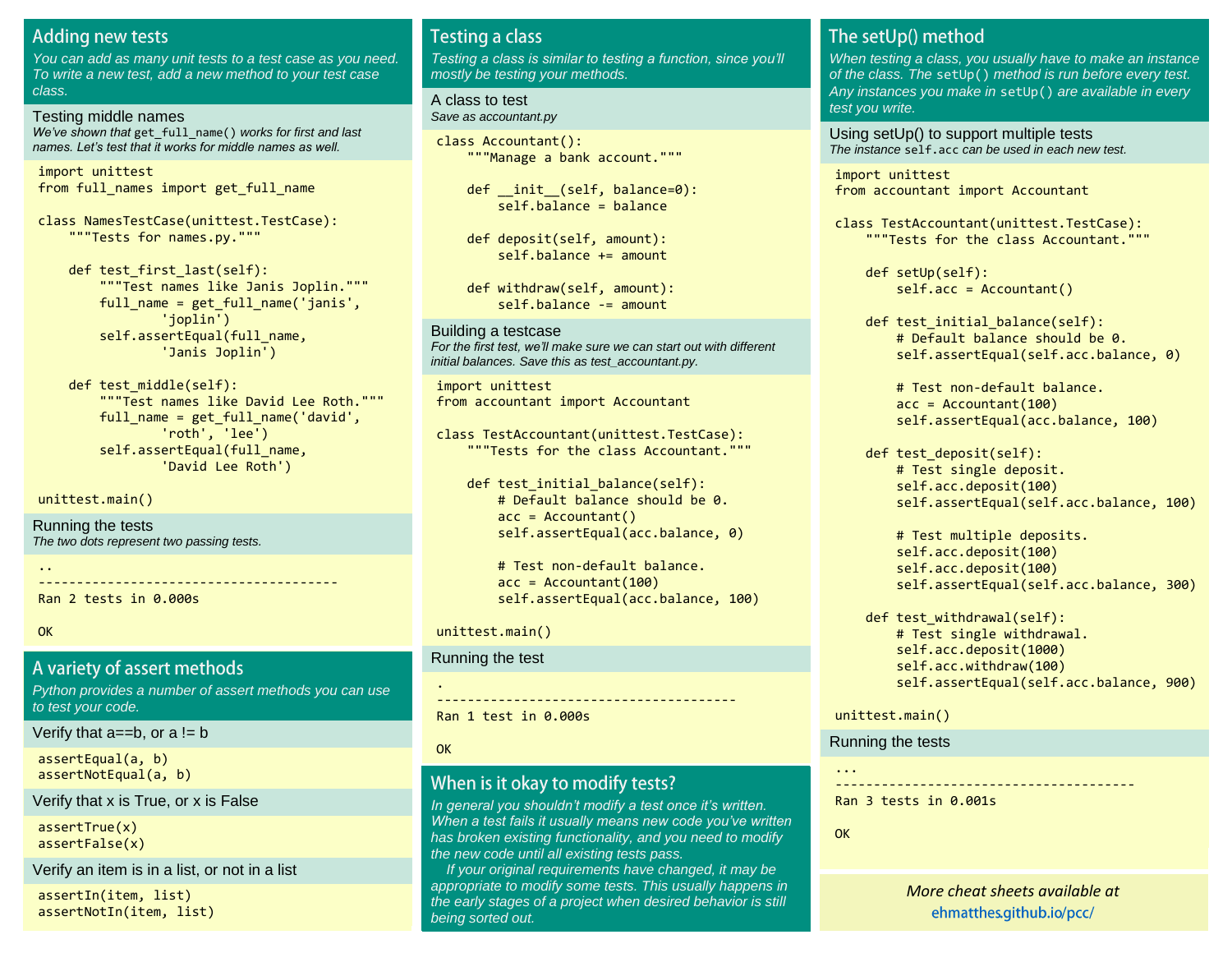# **Beginner's Python Cheat Sheet - Pygame**

### **What is Pygame?**

Pygame is a framework for making games using Python. Making games is fun, and it's a great way to expand your programming skills and knowledge. Pygame takes care of many of the lower-level tasks in building games, which lets you focus on the aspects of your game that make it interesting.

### **Installing Pygame**

Pygame runs on all systems, but setup is slightly different *on each OS. The instructions here assume you're using*  Python 3, and provide a minimal installation of Pygame. If *these instructions don't work for your system, see the more*  detailed notes at [http://ehmatthes.github.io/pcc/.](http://ehmatthes.github.io/pcc/chapter_12/README.html)

### Pygame on Linux

\$ sudo apt-get install python3-dev mercurial libsdl-image1.2-dev libsdl2-dev libsdl-ttf2.0-dev \$ pip install --user hg+http://bitbucket.org/pygame/pygame

Pygame on OS X *This assumes you've used Homebrew to install Python 3.*

\$ brew install hg sdl sdl\_image sdl\_ttf \$ pip install --user hg+http://bitbucket.org/pygame/pygame

Pygame on Windows Find an installer at <https://bitbucket.org/pygame/pygame/downloads/> or <http://www.lfd.uci.edu/~gohlke/pythonlibs/#pygame> that matches *your version of Python. Run the installer file if it's a .exe or .msi file. If it's a .whl file, use pip to install Pygame:*

> python –m pip install --user pygame-1.9.2a0-cp35-none-win32.whl

Testing your installation To test your installation, open a terminal session and try to import *Pygame. If you don't get any error messages, your installation was* 

successful. \$ python

>>> import pygame

>>>

### **Starting a game**

The following code sets up an empty game window, and starts an event loop and a loop that continually refreshes the screen.

#### An empty game window

import sys import pygame as pg

def run game(): # Initialize and set up screen. pg.init() screen =  $pg.display.setmode((1200, 800))$ pg.display.set\_caption("Alien Invasion")

 # Start main loop. while True: # Start event loop. for event in pg.event.get(): if event.type  $==$  pg.QUIT: sys.exit()

> # Refresh screen. pg.display.flip()

run\_game()

Setting a custom window size The display.set\_mode() function accepts a tuple that defines the screen size.

screen  $dim = (1200, 800)$ screen = pg.display.set mode(screen dim)

Setting a custom background color Colors are defined as a tuple of red, green, and blue values. Each value ranges from 0-255.

bg  $color = (230, 230, 230)$ screen.fill(bg\_color)

### Pygame rect objects

Many objects in a game can be treated as simple rectangles, rather than their actual shape. This simplifies code without noticeably affecting game play. Pygame has a rect object that makes it easy to work with game objects.

Getting the screen rect object We already have a screen object; we can easily access the rect object associated with the screen.

screen rect = screen.get rect()

Finding the center of the screen Rect objects have a center attribute which stores the center point.

screen center = screen rect.center

### Pygame rect objects (cont.)

#### Useful rect attributes

Once you have a rect object, there are a number of attributes that are useful when positioning objects and detecting relative positions of objects. (You can find more attributes in the Pygame documentation.)

# Individual x and y values: screen rect.left, screen rect.right screen rect.top, screen rect.bottom screen rect.centerx, screen rect.centery screen rect.width, screen rect.height

# Tuples screen\_rect.center screen rect.size

### Creating a rect object

You can create a rect object from scratch. For example a small rect *object that's filled in can represent a bullet in a game. The Rect()*  class takes the coordinates of the upper left corner, and the width and height of the rect. The draw.rect() function takes a screen object, a color, and a rect. This function fills the given rect with the given color.

bullet  $rect = pg.Rect(100, 100, 3, 15)$  $color = (100, 100, 100)$ pg.draw.rect(screen, color, bullet\_rect)

### **Working with images**

Many objects in a game are images that are moved around *the screen. It's easiest to use bitmap (.bmp) image files, but*  you can also configure your system to work with jpg, png, and gif files as well.

### Loading an image

ship = pg.image.load('images/ship.bmp')

Getting the rect object from an image

ship rect = ship.get rect()

### Positioning an image

*With rects, it's easy to position an image wherever you want on the*  screen, or in relation to another object. The following code positions a ship object at the bottom center of the screen.

ship rect.midbottom = screen rect.midbottom

## **Python Crash Course**





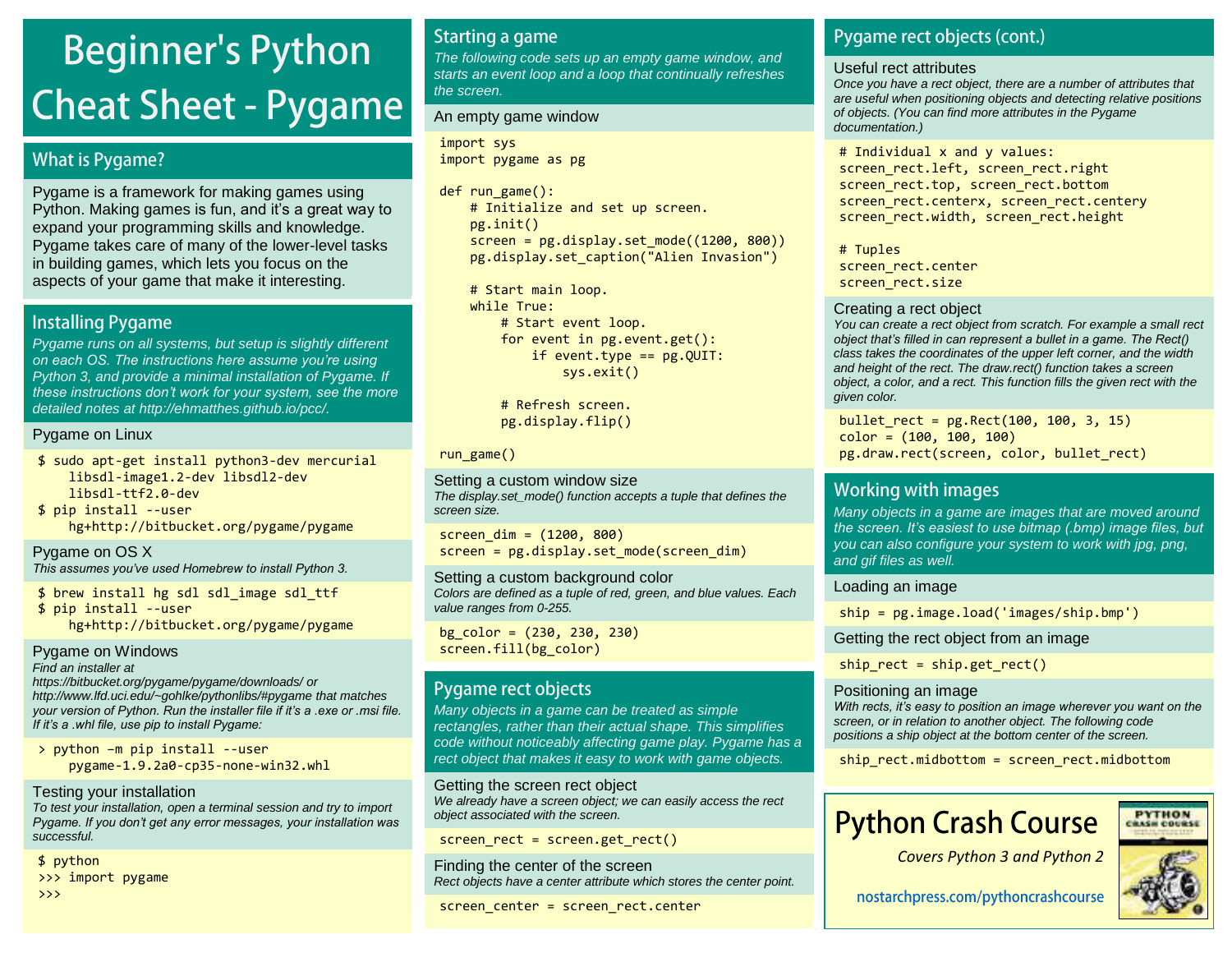### Working with images (cont.)

#### Drawing an image to the screen

Once an image is loaded and positioned, you can draw it to the screen with the blit() method. The blit() method acts on the screen object, and takes the image object and image rect as arguments.

# Draw ship to screen. screen.blit(ship, ship rect)

#### The blitme() method

Game objects such as ships are often written as classes. Then a blitme() method is usually defined, which draws the object to the screen.

#### def blitme(self):

 """Draw ship at current location.""" self.screen.blit(self.image, self.rect)

### Responding to keyboard input

Pygame watches for events such as key presses and mouse actions. You can detect any event you care about in the event loop, *and respond with any action that's*  appropriate for your game.

#### Responding to key presses *Pygame's main event loop registers a KEYDOWN event any time a*  key is pressed. When this happens, you can check for specific keys.

```
for event in pg.event.get():
    if event.type == pg. KEYDOWN:
         if event.key == pg.K_RIGHT:
            ship rect.x += 1 elif event.key == pg.K_LEFT:
            ship rect.x -= 1
         elif event.key == pg.K_SPACE:
            ship.fire bullet()
        elif event.key == pg.K q:
             sys.exit()
```
Responding to released keys When the user releases a key, a KEYUP event is triggered.

if event.type  $==$   $pg.KEYUP$ : if event.key ==  $pg.K$  RIGHT: ship.moving  $right = False$ 

### **Pygame documentation**

The Pygame documentation is really helpful when building your own games. The home page for the Pygame project is at http://pygame.org/, and the home page for the documentation is at http://pygame.org/docs/.

 The most useful part of the documentation are the pages about specific parts of Pygame, such as the Rect() class and the sprite module. You can find a list of these elements at the top of the help pages.

### **Responding to mouse events**

*Pygame's event loop registers an event any time the*  mouse moves, or a mouse button is pressed or released.

#### Responding to the mouse button

for event in pg.event.get(): if event.type == pg.MOUSEBUTTONDOWN: ship.fire\_bullet()

Finding the mouse position The mouse position is returned as a tuple.

mouse  $pos = pg.mouse.get pos()$ 

#### Clicking a button

You might want to know if the cursor is over an object such as a button. The rect.collidepoint() method returns true when a point is inside a rect object.

if button rect.collidepoint(mouse pos): start game()

#### Hiding the mouse

pg.mouse.set\_visible(False)

### Pygame groups

Pygame has a Group class which makes working with a group of similar objects easier. A group is like a list, with *some extra functionality that's helpful when building games.*

Making and filling a group An object that will be placed in a group must inherit from Sprite.

from pygame.sprite import Sprite, Group

def Bullet(Sprite):

```
 ...
    def draw_bullet(self):
 ...
    def update(self):
        ...
```
 $bullets = Group()$ 

 $new$  bullet = Bullet() bullets.add(new\_bullet)

Looping through the items in a group The sprites() method returns all the members of a group.

for bullet in bullets.sprites(): bullet.draw\_bullet()

Calling update() on a group Calling update() on a group automatically calls update() on each member of the group.

bullets.update()

### Pygame groups (cont.)

Removing an item from a group

*It's important to delete elements that will never appear again in the game, so you don't waste memory and resources.*

bullets.remove(bullet)

### **Detecting collisions**

You can detect when a single object collides with any member of a group. You can also detect when any member of one group collides with a member of another group.

Collisions between a single object and a group The spritecollideany() function takes an object and a group, and returns True if the object overlaps with any member of the group.

if pg.sprite.spritecollideany(ship, aliens): ships  $left$  -= 1

#### Collisions between two groups

The sprite.groupcollide() function takes two groups, and two booleans. The function returns a dictionary containing information about the members that have collided. The booleans tell Pygame whether to delete the members of either group that have collided.

collisions = pg.sprite.groupcollide( bullets, aliens, True, True)

score  $+=$  len(collisions)  $*$  alien point value

### **Rendering text**

You can use text for a variety of purposes in a game. For example you can share information with players, and you can display a score.

#### Displaying a message

The following code defines a message, then a color for the text and the background color for the message. A font is defined using the default system font, with a font size of 48. The font.render() function is used to create an image of the message, and we get the rect object associated with the image. We then center the image on the screen and display it.

msg = "Play again?"  $msg\color{red}\color{red}color\color{black}= (100, 100, 100)$ bg  $color = (230, 230, 230)$ 

f = pg.font.SysFont(None, 48) msg  $image = f.render(msg, True, msg color,$ bg color) msg\_image\_rect = msg\_image.get\_rect() msg image rect.center = screen rect.center screen.blit(msg\_image, msg\_image\_rect)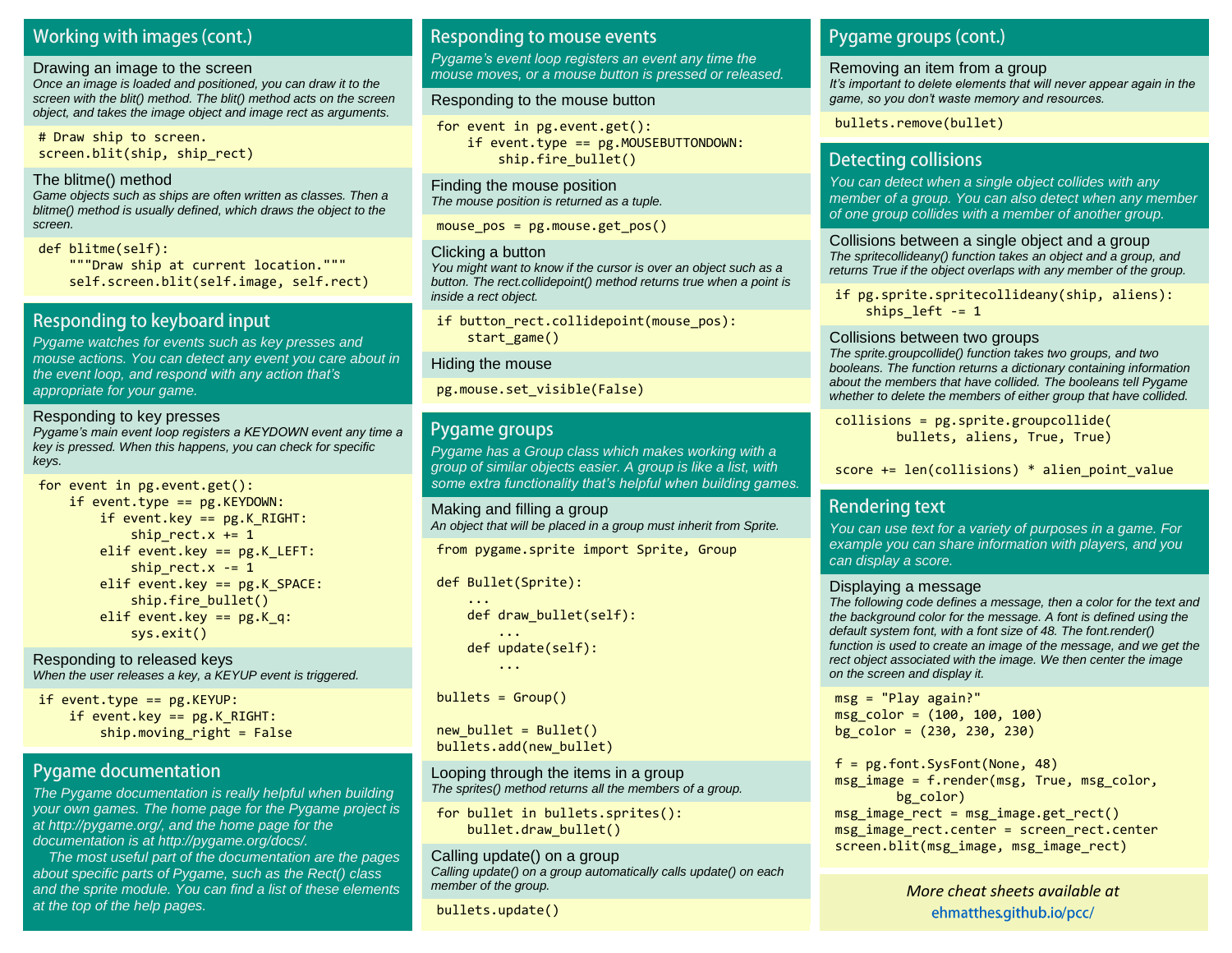

### **What is matplotlib?**

Data visualization involves exploring data through visual representations. The matplotlib package helps you make visually appealing representations of the data you're working with. matplotlib is extremely flexible; these examples will help you get started with a few simple visualizations.

### Installing matplotlib

matplotlib runs on all systems, but setup is slightly different depending on your OS. If the minimal instructions here *don't work for you, see the more detailed instructions at*  [http://ehmatthes.github.io/pcc/.](http://ehmatthes.github.io/pcc/) You should also consider installing the Anaconda distrubution of Python from [https://continuum.io/downloads/,](https://continuum.io/downloads/) which includes matplotlib.

matplotlib on Linux

\$ sudo apt-get install python3-matplotlib

#### matplotlib on OS X

Start a terminal session and enter import matplotlib to see if *it's already installed on your system. If not, try this command:*

\$ pip install --user matplotlib

#### matplotlib on Windows

You first need to install Visual Studio, which you can do from [https://dev.windows.com/.](https://dev.windows.com/) The Community edition is free. Then go to<https://pypi.python.org/pypi/matplotlib/> or

<http://www.lfd.uic.edu/~gohlke/pythonlibs/#matplotlib> and download an appropriate installer file.

### Line graphs and scatter plots

Making a line graph

import matplotlib.pyplot as plt

 $x_values = [0, 1, 2, 3, 4, 5]$  $square = [0, 1, 4, 9, 16, 25]$ plt.plot(x\_values, squares) plt.show()

### Line graphs and scatter plots (cont.)

#### Making a scatter plot

The scatter() function takes a list of x values and a list of y values, and a variety of optional arguments. The s=10 argument controls the size of each point.

import matplotlib.pyplot as plt

 $x$  values = list(range(1000)) squares =  $[x^{**}2$  for x in x values]

plt.scatter(x values, squares, s=10) plt.show()

### **Customizing plots**

Plots can be customized in a wide variety of ways. Just about any element of a plot can be customized.

#### Adding titles and labels, and scaling axes

import matplotlib.pyplot as plt

 $x$  values = list(range(1000)) squares =  $[x^{**}2$  for x in x values] plt.scatter(x values, squares, s=10)

plt.title("Square Numbers", fontsize=24) plt.xlabel("Value", fontsize=18) plt.ylabel("Square of Value", fontsize=18) plt.tick\_params(axis='both', which='major', labelsize=14) plt.axis([0, 1100, 0, 1100000])

#### plt.show()

#### Using a colormap

A colormap varies the point colors from one shade to another, based on a certain value for each point. The value used to determine the color of each point is passed to the c argument, and the cmap argument specifies which colormap to use.

 The edgecolor='none' argument removes the black outline from each point.

plt.scatter(x values, squares, c=squares, cmap=plt.cm.Blues, edgecolor='none', s=10)



### **Customizing plots (cont.)**

#### Emphasizing points

You can plot as much data as you want on one plot. Here we replot the first and last points larger to emphasize them.

import matplotlib.pyplot as plt

 $x$  values = list(range(1000)) squares =  $[x**2$  for x in x values] plt.scatter(x values, squares, c=squares, cmap=plt.cm.Blues, edgecolor='none',  $s=10$ )

plt.scatter(x values[0], squares[0], c='green', edgecolor='none', s=100) plt.scatter(x values[-1], squares[-1], c='red', edgecolor='none', s=100)

plt.title("Square Numbers", fontsize=24) *--snip--*

#### Removing axes

*You can customize or remove axes entirely. Here's how to access*  each axis, and hide it.

plt.axes().get\_xaxis().set\_visible(False) plt.axes().get\_yaxis().set\_visible(False)

#### Setting a custom figure size

You can make your plot as big or small as you want. Before plotting your data, add the following code. The dpi argument is *optional; if you don't know your system's resolution you can omit*  the argument and adjust the figsize argument accordingly.

plt.figure(dpi=128, figsize=(10, 6))

#### Saving a plot

The matplotlib viewer has an interactive save button, but you can also save your visualizations programmatically. To do so, replace plt.show() with plt.savefig(). The bbox\_inches='tight' argument trims extra whitespace from the plot.

plt.savefig('squares.png', bbox\_inches='tight')

### **Online resources**

The matplotlib gallery and documentation are at [http://matplotlib.org/.](http://matplotlib.org/) Be sure to visit the [examples,](http://matplotlib.org/examples/) [gallery,](http://matplotlib.org/gallery.html) and [pyplot](http://matplotlib.org/api/pyplot_summary.html) links.

## **Python Crash Course**



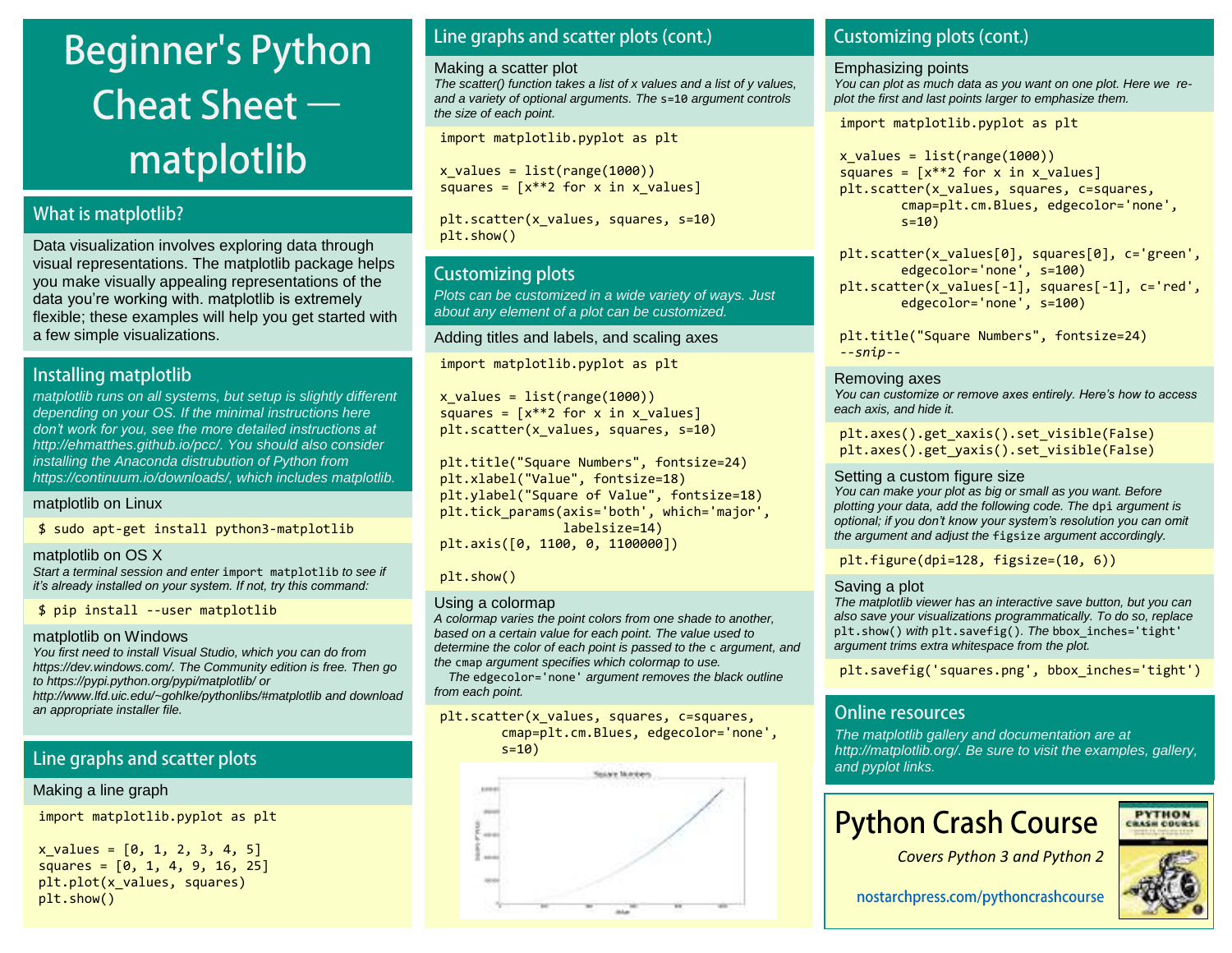### **Multiple plots**

You can make as many plots as you want on one figure. When you make multiple plots, you can emphasize relationships in the data. For example you can fill the space between two sets of data.

#### Plotting two sets of data

Here we use plt.scatter() twice to plot square numbers and cubes on the same figure.

import matplotlib.pyplot as plt

 $x$  values = list(range(11)) squares =  $[x^{**}2$  for x in x values] cubes =  $[x^{**}3$  for x in x values]

plt.scatter(x\_values, squares, c='blue', edgecolor='none', s=20) plt.scatter(x values, cubes, c='red', edgecolor='none', s=20)

plt.axis([0, 11, 0, 1100]) plt.show()

#### Filling the space between data sets

The fill\_between() method fills the space between two data sets. It takes a series of x-values and two series of y-values. It also takes a facecolor to use for the fill, and an optional alpha *argument that controls the color's transparency.*

plt.fill\_between(x\_values, cubes, squares, facecolor='blue', alpha=0.25)

### Working with dates and times

Many interesting data sets have a date or time as the x*value. Python's datetime module helps you work with* this kind of data.

Generating the current date The datetime.now() function returns a datetime object representing the current date and time.

from datetime import datetime as dt

 $today = dt.now()$ date string = dt.strftime(today, '%m/%d/%Y') print(date\_string)

#### Generating a specific date You can also generate a datetime object for any date and time you

want. The positional order of arguments is year, month, and day. The hour, minute, second, and microsecond arguments are optional.

from datetime import datetime as dt

new years =  $dt(2017, 1, 1)$ fall equinox = dt(year=2016, month=9, day=22)

### Working with dates and times (cont.)

#### Datetime formatting arguments

The strftime() function generates a formatted string from a datetime object, and the strptime() function genereates a datetime object from a string. The following codes let you work with dates exactly as you need to.

| %A              | Weekday name, such as Monday             |
|-----------------|------------------------------------------|
| %B              | Month name, such as January              |
| $\frac{2}{2}$ m | Month, as a number (01 to 12)            |
| %d              | Day of the month, as a number (01 to 31) |
| %Y              | Four-digit year, such as 2016            |
| %y              | Two-digit year, such as 16               |
| %H              | Hour, in 24-hour format (00 to 23)       |
| $\chi_{\rm I}$  | Hour, in $12$ -hour format (01 to $12$ ) |
| %p              | AM or PM                                 |
| %M              | Minutes $(00 to 59)$                     |
| %S              | Seconds (00 to 61)                       |

Converting a string to a datetime object

new\_years = dt.strptime('1/1/2017', '%m/%d/%Y')

Converting a datetime object to a string

ny string = dt.strftime(new years, '%B %d, %Y') print(ny\_string)

#### Plotting high temperatures

The following code creates a list of dates and a corresponding list of high temperatures. It then plots the high temperatures, with the date labels displayed in a specific format.

from datetime import datetime as dt

import matplotlib.pyplot as plt from matplotlib import dates as mdates

 $dates =  $\lceil$$  dt(2016, 6, 21), dt(2016, 6, 22), dt(2016, 6, 23), dt(2016, 6, 24), ]

highs =  $[57, 68, 64, 59]$ 

fig = plt.figure(dpi=128, figsize=(10,6)) plt.plot(dates, highs, c='red') plt.title("Daily High Temps", fontsize=24) plt.ylabel("Temp (F)", fontsize=16)

```
x_axis = plt.axes().get_</)x_axis.set_major_formatter(
         mdates.DateFormatter('%B %d %Y')
\sim ( \sim )
fig.autofmt_xdate()
```
plt.show()

### Multiple plots in one figure

You can include as many individual graphs in one figure as you want. This is useful, for example, when comparing related datasets.

#### Sharing an x-axis

The following code plots a set of squares and a set of cubes on two separate graphs that share a common x-axis.

The plt.subplots() function returns a figure object and a tuple of axes. Each set of axes corresponds to a separate plot in the figure. The first two arguments control the number of rows and columns generated in the figure.

import matplotlib.pyplot as plt

 $x$  vals = list(range(11)) squares =  $[x^{**}2$  for x in x vals] cubes =  $[x^{**}3$  for x in x vals]

fig,  $axarr = plt.subplots(2, 1, sharex=True)$ 

```
axarr[0].scatter(x vals, squares)
axarr[0].set title('Squares')
```

```
axarr[1].scatter(x_vals, cubes, c='red')
axarr[1].set_title('Cubes')
```

```
plt.show()
```
Sharing a y-axis To share a y-axis, we use the sharey=True argument.

import matplotlib.pyplot as plt

 $x$  vals = list(range(11)) squares =  $[x^{**}2$  for x in x vals] cubes =  $[x^{**}3$  for x in x vals]

fig,  $axarr = plt.subplots(1, 2, sharey=True)$ 

axarr[0].scatter(x\_vals, squares) axarr[0].set\_title('Squares')

axarr[1].scatter(x vals, cubes, c='red') axarr[1].set title('Cubes')

![](_page_19_Figure_54.jpeg)

![](_page_19_Figure_55.jpeg)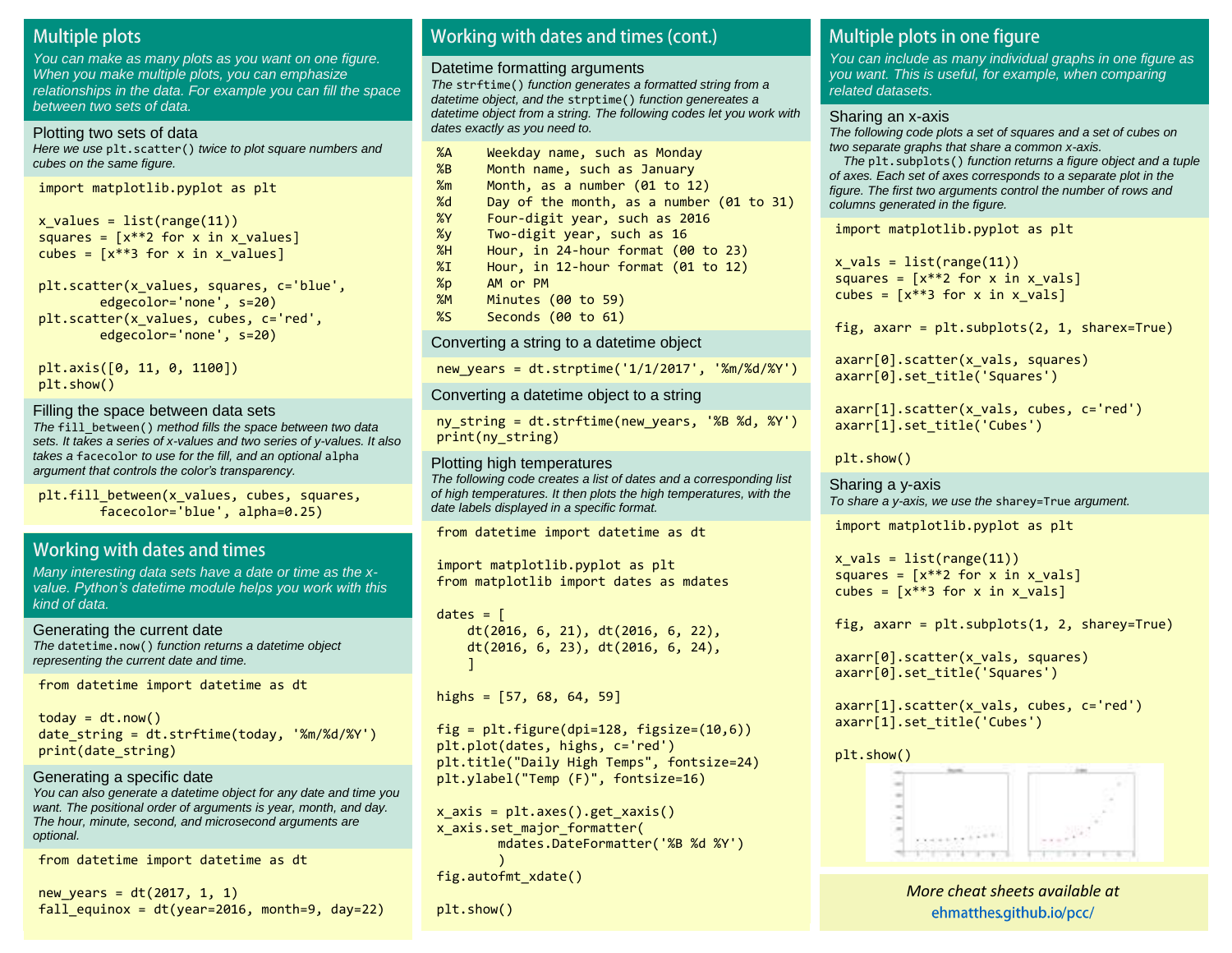# **Beginner's Python Cheat Sheet**  $-$  **Pygal**

### **What is Pygal?**

Data visualization involves exploring data through visual representations. Pygal helps you make visually appealing representations of the data you're working with. Pygal is particularly well suited for visualizations that will be presented online, because it supports interactive elements.

### **Installing Pygal**

Pygal can be installed using pip.

Pygal on Linux and OS X

\$ pip install --user pygal

Pygal on Windows

> python –m pip install --user pygal

### Line graphs, scatter plots, and bar graphs

To make a plot with Pygal, you specify the kind of plot and then add the data.

Making a line graph To view the output, open the file squares.svg in a browser.

import pygal

 $x$  values =  $[0, 1, 2, 3, 4, 5]$ squares =  $[0, 1, 4, 9, 16, 25]$ 

 $chart = pygal.Line()$ chart.force\_uri\_protocol = 'http' chart.add('x^2', squares) chart.render to file('squares.svg')

#### Adding labels and a title

```
--snip--
chart = pygal.Line()chart.force_uri_protocol = 'http'
chart.title = "Squares"
chart.x labels = x values
chart.x_title = "Value"
chart.y title = "Square of Value"
chart.add('x^2', squares)
chart.render to file('squares.svg')
```
### Line graphs, scatter plots, and bar graphs (cont.)

#### Making a scatter plot

The data for a scatter plot needs to be a list containing tuples of the form  $(x, y)$ . The stroke=False argument tells Pygal to make an XY chart with no line connecting the points.

#### import pygal

```
squares = \lceil (0, 0), (1, 1), (2, 4), (3, 9),
     (4, 16), (5, 25),
 ]
```
chart = pygal.XY(stroke=False) chart.force\_uri\_protocol = 'http' chart.add('x^2', squares) chart.render to file('squares.svg')

Using a list comprehension for a scatter plot A list comprehension can be used to effficiently make a dataset for a scatter plot.

squares =  $[(x, x^{**}2)$  for x in range(1000)]

Making a bar graph A bar graph requires a list of values for the bar sizes. To label the bars, pass a list of the same length to  $x$  labels.

import pygal

outcomes = [1, 2, 3, 4, 5, 6] frequencies = [18, 16, 18, 17, 18, 13]

 $chart = pygal.Bar()$ chart.force\_uri\_protocol = 'http'  $chart.x$  labels = outcomes chart.add('D6', frequencies) chart.render\_to\_file('rolling\_dice.svg')

Making a bar graph from a dictionary Since each bar needs a label and a value, a dictionary is a great way to store the data for a bar graph. The keys are used as the labels along the x-axis, and the values are used to determine the height of each bar.

import pygal

results =  $\{$  1:18, 2:16, 3:18, 4:17, 5:18, 6:13, }

 $chart = pygal.Bar()$ chart.force\_uri\_protocol = 'http'  $chart.x$  labels = results.keys() chart.add('D6', results.values()) chart.render to file('rolling dice.svg')

### **Multiple plots**

You can add as much data as you want when making a visualization.

#### Plotting squares and cubes

import pygal

 $x$  values = list(range(11)) squares =  $[x**2$  for x in x values] cubes =  $[x^{**}3$  for x in x values]

 $chart = pygal.Line()$ chart.force\_uri\_protocol = 'http' chart.title = "Squares and Cubes"  $chart.x$  labels = x values

chart.add('Squares', squares) chart.add('Cubes', cubes) chart.render to file('squares cubes.svg')

#### Filling the area under a data series

Pygal allows you to fill the area under or over each series of data. The default is to fill from the x-axis up, but you can fill from any horizontal line using the zero argument.

chart = pygal.Line(fill=True, zero=0)

![](_page_20_Figure_43.jpeg)

### **Online resources**

The documentation for Pygal is available at [http://www.pygal.org/.](http://www.pygal.org/)

### **Enabling interactive features**

*If you're viewing svg output in a browser, Pygal needs to*  render the output file in a specific way. The force uri protocol attribute for chart objects needs to be set to 'http'.

## **Python Crash Course**

![](_page_20_Picture_49.jpeg)

![](_page_20_Picture_51.jpeg)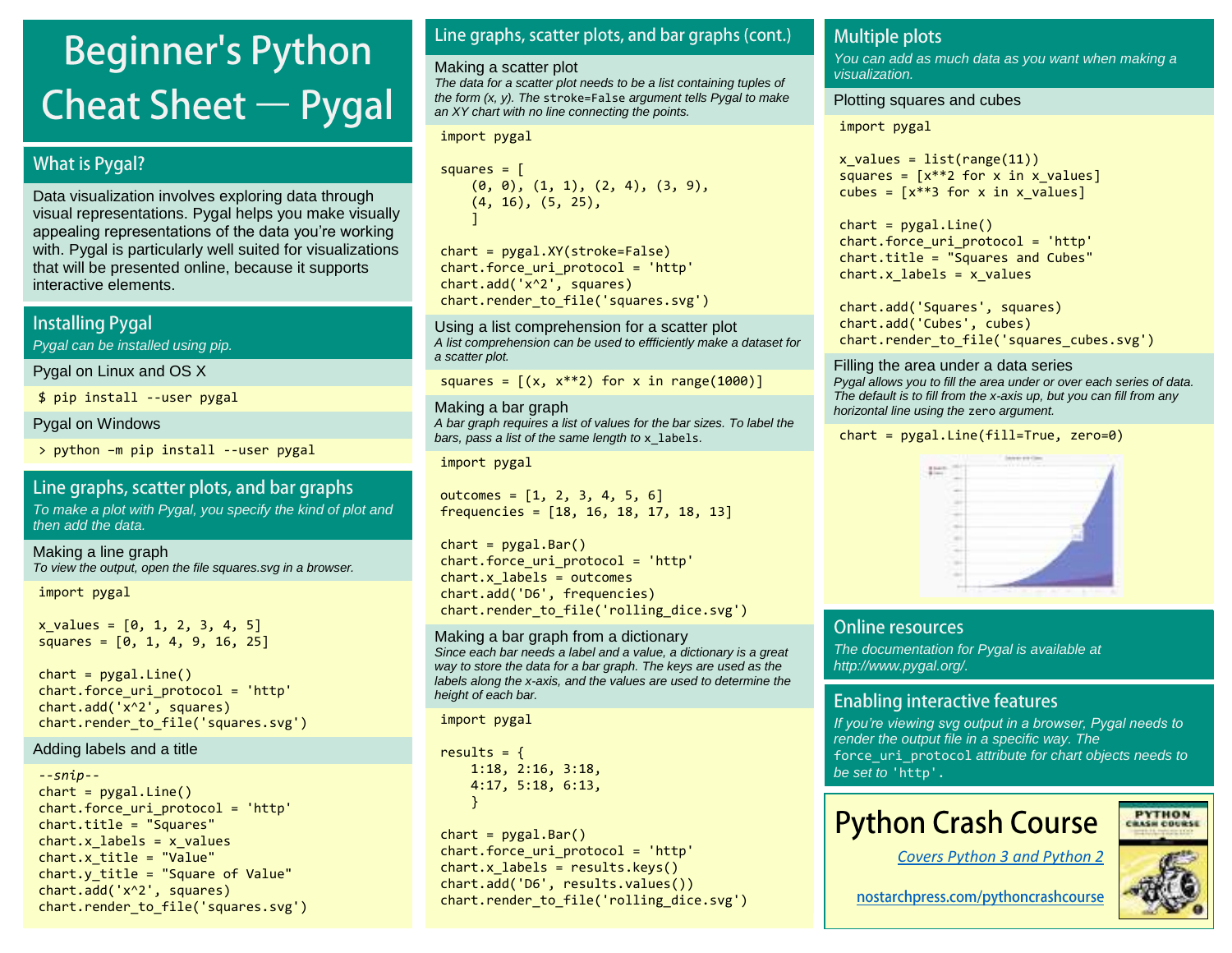### **Styling plots**

Pygal lets you customize many elements of a plot. There are some excellent default themes, and many options for styling individual plot elements.

#### Using built-in styles

To use built-in styles, import the style and make an instance of the style class. Then pass the style object with the style argument when you make the chart object.

import pygal from pygal.style import LightGreenStyle

 $x$  values = list(range(11)) squares =  $[x^{**}2$  for x in x values] cubes =  $[x^{**}3$  for x in x values]

chart  $style =$  LightGreenStyle() chart = pygal.Line(style=chart\_style) chart.force\_uri\_protocol = 'http' chart.title = "Squares and Cubes"  $chart.x$  labels = x values

chart.add('Squares', squares) chart.add('Cubes', cubes) chart.render\_to\_file('squares\_cubes.svg')

Parametric built-in styles Some built-in styles accept a custom color, then generate a theme based on that color.

from pygal.style import LightenStyle

*--snip-* chart style = LightenStyle('#336688')  $chart = pygal.Line(style=chart style)$ *--snip--*

Customizing individual style properties Style objects have a number of properties you can set individually.

chart style = LightenStyle('#336688') chart style.plot background = '#CCCCCC' chart style.major label font size =  $20$ chart style.label font size =  $16$ *--snip--*

Custom style class You can start with a bare style class, and then set only the properties you care about.

```
chart style = Style()
chart style.colors = [ '#CCCCCC', '#AAAAAA', '#888888']
chart style.plot background = '#EEEEEE'
```

```
chart = pygal.Line(style=chart_style)
--snip--
```
### **Styling plots (cont.)**

Configuration settings Some settings are controlled by a Config object.

 $my$  config =  $pygal.Gonfig()$  $my$  config.show  $y$  guides = False  $my$  config.width = 1000 my config.dots  $size = 5$ 

```
chart = pygal.Line(config=my_config)
--snip--
```

```
Styling series
```
You can give each series on a chart different style settings.

chart.add('Squares', squares, dots\_size=2) chart.add('Cubes', cubes, dots\_size=3)

Styling individual data points You can style individual data points as well. To do so, write a

```
dictionary for each data point you want to customize. A 'value'
key is required, and other properies are optional.
```

```
import pygal
```

```
repos = [ {
          'value': 20506,
          'color': '#3333CC',
          'xlink': 'http://djangoproject.com/',
     },
     20054,
     12607,
     11827,
     ]
```

```
chart = pygal.Bar()chart.force_uri_protocol = 'http'
chart.x labels = \lceil 'django', 'requests', 'scikit-learn',
     'tornado',
 ]
chart.y title = 'Stars'
chart.add('Python Repos', repos)
```
chart.render\_to\_file('python\_repos.svg')

![](_page_21_Figure_29.jpeg)

### **Plotting global datasets**

Pygal can generate world maps, and you can add any data you want to these maps. Data is indicated by coloring, by labels, and by tooltips that show data when users hover over each country on the map.

Installing the world map module The world map module is not included by default in Pygal 2.0. It can be installed with pip:

\$ pip install --user pygal\_maps\_world

Making a world map The following code makes a simple world map showing the countries of North America.

from pygal.maps.world import World

 $wm = World()$ wm.force\_uri\_protocol = 'http' wm.title = 'North America' wm.add('North America', ['ca', 'mx', 'us'])

wm.render to file('north america.svg')

```
Showing all the country codes
In order to make maps, you need to know Pygal's country codes. 
The following example will print an alphabetical list of each country 
and its code.
```
from pygal.maps.world import COUNTRIES

```
for code in sorted(COUNTRIES.keys()):
     print(code, COUNTRIES[code])
```
Plotting numerical data on a world map To plot numerical data on a map, pass a dictionary to add() instead of a list.

from pygal.maps.world import World

```
populations = {
    'ca': 34126000,
    'us': 309349000,
     'mx': 113423000,
     }
```
 $wm = World()$ wm.force uri protocol = 'http' wm.title = 'Population of North America' wm.add('North America', populations)

```
wm.render to file('na populations.svg')
```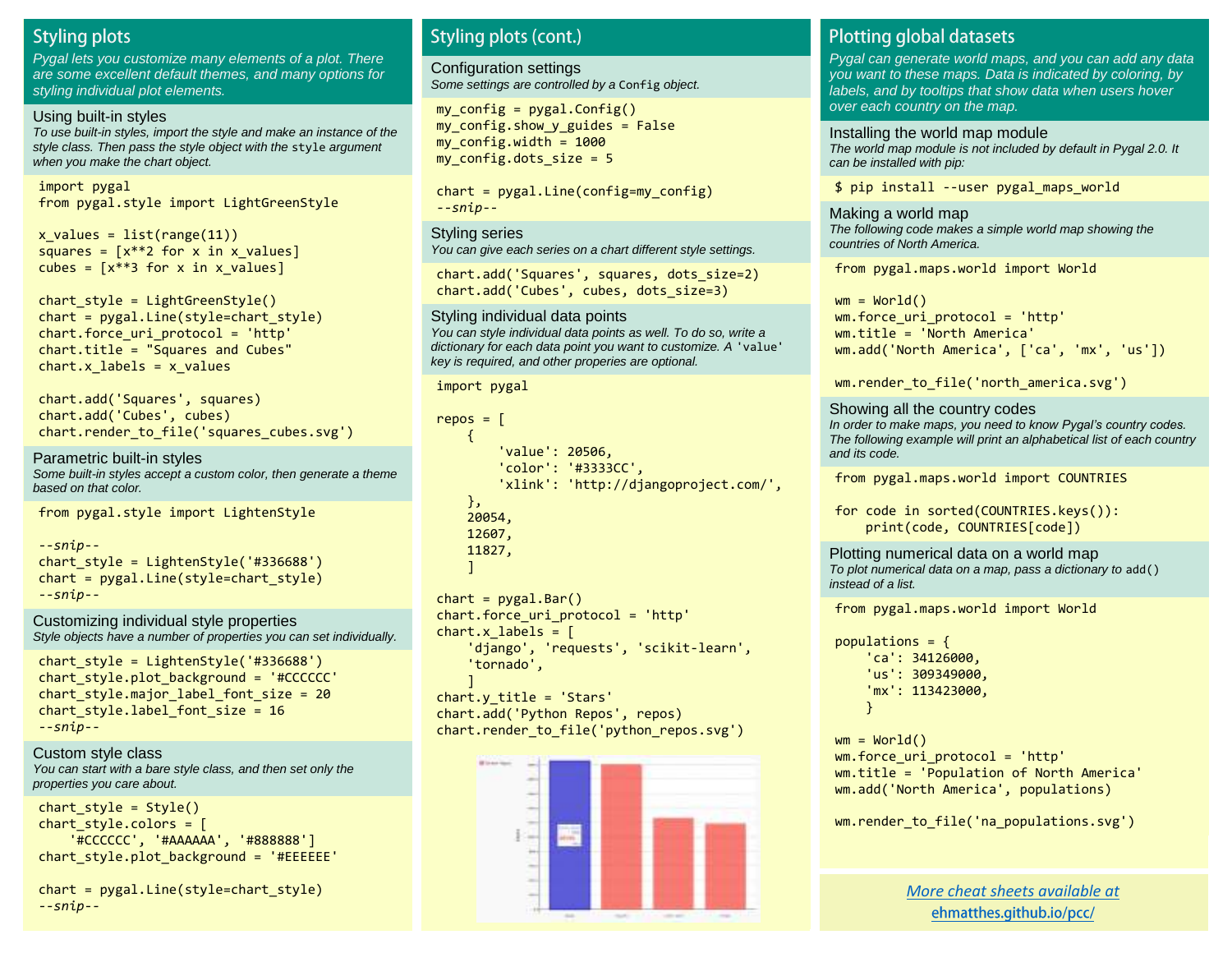# **Beginner's Python Cheat Sheet - Django**

### **What is Django?**

Django is a web framework which helps you build interactive websites using Python. With Django you define the kind of data your site needs to work with, and you define the ways your users can work with that data.

### **Installing Django**

*It's usualy best to install Django to a virtual environment,*  where your project can be isolated from your other Python *projects. Most commands assume you're working in an*  active virtual environment.

#### Create a virtual environment

\$ python –m venv ll\_env

Activate the environment (Linux and OS X)

\$ source ll\_env/bin/activate

Activate the environment (Windows)

> 11 env\Scripts\activate

### Install Django to the active environment

(ll\_env)\$ pip install Django

### Creating a project

*To start a project we'll create a new project, create a*  database, and start a development server.

### Create a new project

\$ django-admin.py startproject learning\_log .

Create a database

\$ python manage.py migrate

View the project After issuing this command, you can view the project at http://localhost:8000/.

\$ python manage.py runserver

Create a new app A Django project is made up of one or more apps.

\$ python manage.py startapp learning\_logs

### **Working with models**

The data in a Django project is structured as a set of models.

### Defining a model

To define the models for your app, modify the file models.py that *was created in your app's folder. The* \_\_str\_\_() method tells Django how to represent data objects based on this model.

from django.db import models

class Topic(models.Model):

 """A topic the user is learning about.""" text = models.CharField(max\_length=200) date added = models.DateTimeField( auto now add=True)

 def \_\_str\_\_(self): return self.text

### Activating a model

To use a model the app must be added to the tuple INSTALLED\_APPS*, which is stored in the project's settings.py file.*

INSTALLED\_APPS = ( *--snip--* 'django.contrib.staticfiles',

 # My apps 'learning logs',  $\rightarrow$ 

### Migrating the database

The database needs to be modified to store the kind of data that the model represents.

\$ python manage.py makemigrations learning\_logs \$ python manage.py migrate

### Creating a superuser

A superuser is a user account that has access to all aspects of the project.

\$ python manage.py createsuperuser

### Registering a model

*You can register your models with Django's admin site, which*  makes it easier to work with the data in your project. To do this, modify the *app's admin.py file. View the admin site at*  http://localhost:8000/admin/.

from django.contrib import admin

from learning\_logs.models import Topic

admin.site.register(Topic)

### Building a simple home page

Users interact with a project through web pages, and a *project's home page can start out as a simple page with no*  data. A page usually needs a URL, a view, and a template.

### Mapping a project's URLs

*The project's main urls.py file tells Django where to find the* urls.py files associated with each app in the project.

from django.conf.urls import include, url from django.contrib import admin

### $urlb$ atterns =  $\lceil$

```
url(r'^admin/', include(admin.site.urls)),
    url(r'', include('learning_logs.urls',
           namespace='learning logs')),
 ]
```
### Mapping an app's URLs

*An app's urls.py file tells Django which view to use for each URL in the app. You'll need to make this file yourself, and save it in the app's folder.*

from django.conf.urls import url

from . import views

 $urlpatterns = [$  url(r'^\$', views.index, name='index'), ]

### Writing a simple view

A view takes information from a request and sends data to the browser, often through a template. View functions are stored in an *app's views.py file. This simple view function doesn't pull in any*  data, but it uses the template index.html to render the home page.

from django.shortcuts import render

def index(request): """The home page for Learning Log.""" return render(request, 'learning\_logs/index.html')

### **Online resources**

The documentation for Django is available at [http://docs.djangoproject.com/.](http://docs.djangoproject.com/) The Django documentation is thorough and user-friendly, so check it out!

# **Python Crash Course**

![](_page_22_Picture_65.jpeg)

![](_page_22_Picture_68.jpeg)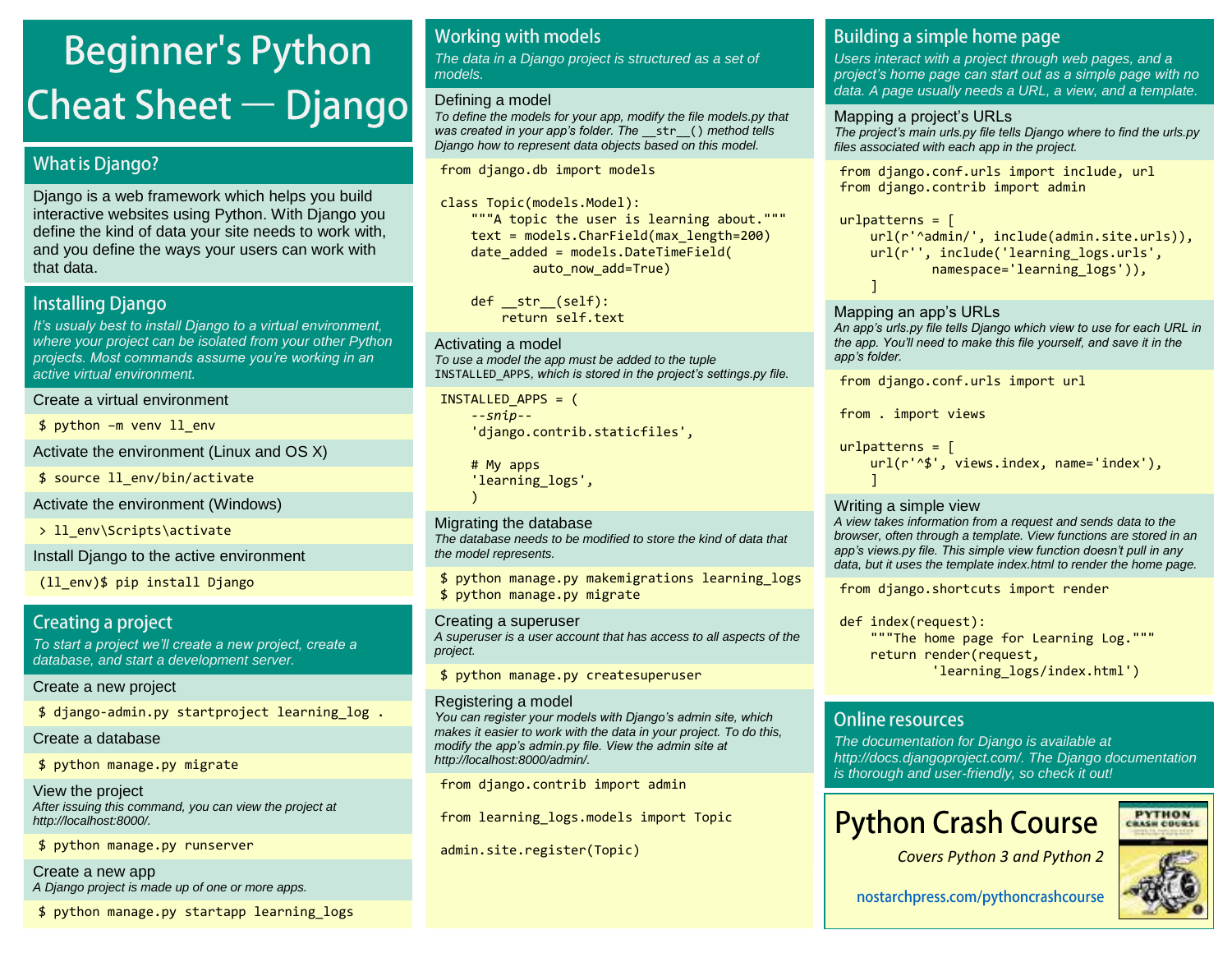### Building a simple home page (cont.)

#### Writing a simple template

*A template sets up the structure for a page. It's a mix of html and*  template code, which is like Python but not as powerful. Make a folder called templates inside the project folder. Inside the templates folder make another folder with the same name as the app. This is where the template files should be saved.

<p>Learning Log</p>

<p>Learning Log helps you keep track of your learning, for any topic you're learning about.</p>

### **Template inheritance**

Many elements of a web page are repeated on every page in the site, or every page in a section of the site. By writing one parent template for the site, and one for each section, you can easily modify the look and feel of your entire site.

#### The parent template

The parent template defines the elements common to a set of pages, and defines blocks that will be filled by individual pages.

```
\langle p \rangle
```

```
 <a href="{% url 'learning_logs:index' %}">
     Learning Log
  \langlea>
\langle/p>
```
{% block content %}{% endblock content %}

#### The child template

The child template uses the {% extends %} template tag to pull in the structure of the parent template. It then defines the content for any blocks defined in the parent template.

{% extends 'learning\_logs/base.html' %}

```
{% block content %}
```
<p>

 Learning Log helps you keep track of your learning, for any topic you're learning about.

```
\langle/p>
{% endblock content %}
```
### **Template indentation**

Python code is usually indented by four spaces. In *templates you'll often see two spaces used for indentation,*  because elements tend to be nested more deeply in templates.

### **Another model**

A new model can use an existing model. The ForeignKey attribute establishes a connection between instances of the two related models. Make sure to migrate the database after adding a new model to your app.

#### Defining a model with a foreign key

class Entry(models.Model): """Learning log entries for a topic.""" topic = models.ForeignKey(Topic) text = models.TextField()  $date$  added = models.DateTimeField( auto now add=True)

```
def str (self):
    return self.text[:50] + "..."
```
### Building a page with data

Most pages in a *project need to present data that's specific*  to the current user.

#### URL parameters

A URL often needs to accept a parameter telling it which data to access from the database. The second URL pattern shown here looks for the ID of a specific topic and stores it in the parameter topic\_id.

```
urlpatterns = [
```

```
 url(r'^$', views.index, name='index'),
url(r'^topics/(?P<topic_id>\d+)/$',
         views.topic, name='topic'),
 ]
```
#### Using data in a view

The view uses a parameter from the URL to pull the correct data from the database. In this example the view is sending a context dictionary to the template, containing data that should be displayed on the page.

```
def topic(request, topic id):
     """Show a topic and all its entries."""
     topic = Topics.objects.get(id=topic_id)
    entries = topic.entry set.order by(
             '-date_added')
    context = \{ 'topic': topic,
         'entries': entries,
         } 
     return render(request,
        'learning logs/topic.html', context)
```
### Restarting the development server

If you make a change to your project and the change *doesn't seem to have any effect, try restarting the server:* \$ python manage.py runserver

### Building a page with data (cont.)

#### Using data in a template

*The data in the view function's* context dictionary is available within the template. This data is accessed using template variables, which are indicated by doubled curly braces.

 The vertical line after a template variable indicates a filter. In this case a filter called date formats date objects, and the filter linebreaks renders paragraphs properly on a web page.

{% extends 'learning\_logs/base.html' %}

{% block content %}

<p>Topic: {{ topic }}</p>

 <p>Entries:</p> <ul> {% for entry in entries %}  $\langle$ li>  $\langle p \rangle$  ${f$  entry.date added|date:'M d, Y H:i' }}  $\langle$ /p>  $\langle p \rangle$  {{ entry.text|linebreaks }}  $\langle$ /p $\rangle$  $\langle$ /li> {% empty %} <li>There are no entries yet.</li> {% endfor %}  $\langle \rangle$ ul>

{% endblock content %}

### **The Django shell**

You can explore the data in your project from the command line. This is helpful for developing queries and testing code snippets.

#### Start a shell session

\$ python manage.py shell

#### Access data from the project

```
>>> from learning logs.models import Topic
>>> Topic.objects.all()
[<Topic: Chess>, <Topic: Rock Climbing>]
>>> topic = Topic.objects.get(id=1)
>>> topic.text
'Chess'
```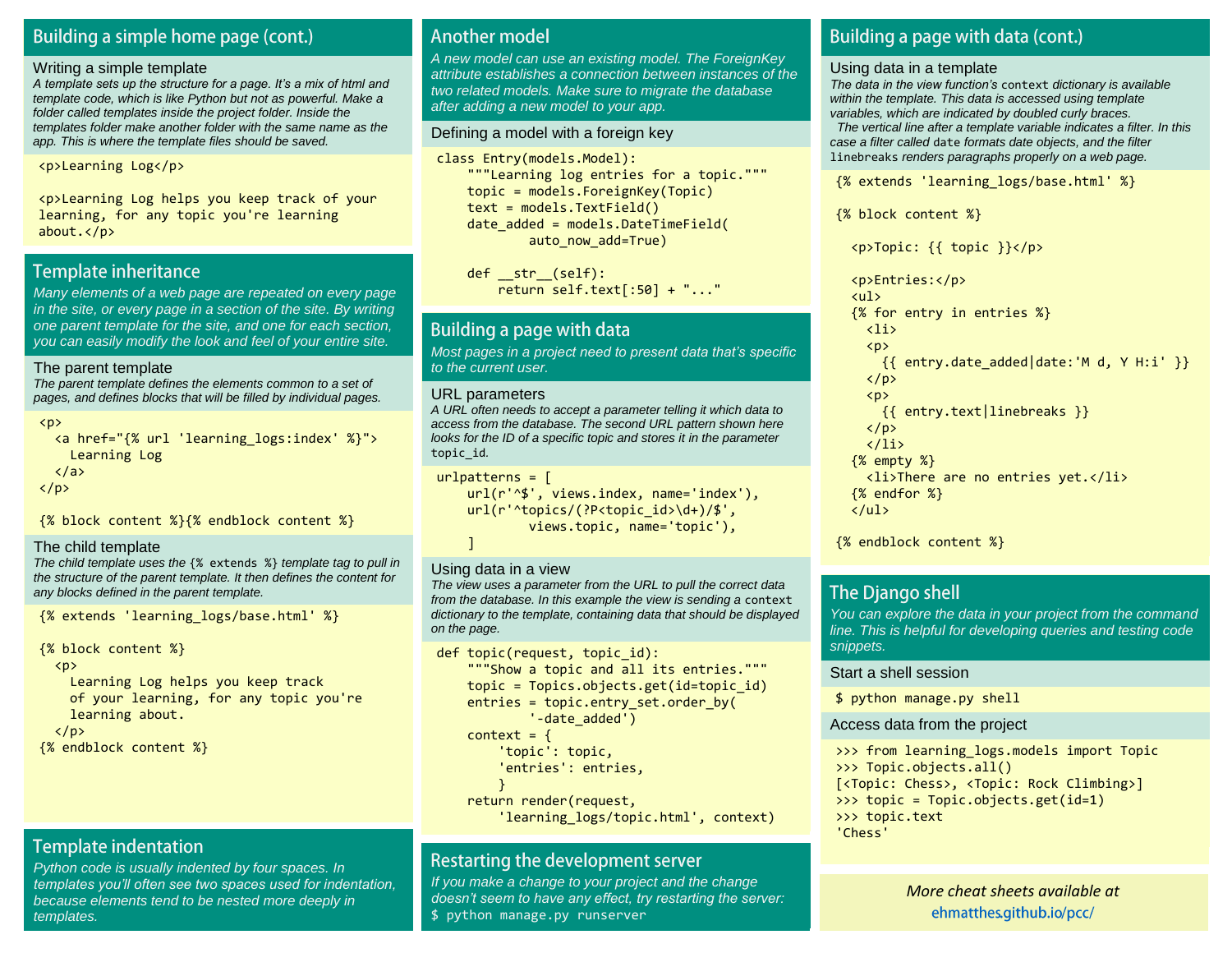# **Beginner's Python** Cheat Sheet  $-$ **Django, Part 2**

### **Users and forms**

Most web applications need to let users create accounts. This lets users create and work with their own data. Some of this data may be private, and some may be public. Django's forms allow users to enter and modify their data.

### User accounts

User accounts are handled by a dedicated app called users. Users need to be able to register, log in, and log out. Django automates much of this work for you.

### Making a users app

After making the app, be sure to add 'users' to INSTALLED APPS *in the project's settings.py file.*

\$ python manage.py startapp users

```
Including URLS for the users app
```
*Add a line to the project's urls.py file so the* users *app's URLs are*  included in the project.

```
urlpatterns = [
     url(r'^admin/', include(admin.site.urls)),
     url(r'^users/', include('users.urls',
             namespace='users')),
     url(r'', include('learning_logs.urls',
            namespace='learning logs')),
     ]
```
### **Using forms in Django**

There are a number of ways to create forms and work with *them. You can use Django's defaults, or completely*  customize your forms. For a simple way to let users enter data based on your models, use a ModelForm. This creates a form that allows users to enter data that will populate the fields on a model.

 The register view on the back of this sheet shows a simple *approach to form processing. If the view doesn't receive*  data from a form, it responds with a blank form. If it receives POST data from a form, it validates the data and then saves it to the database.

### User accounts (cont.)

#### Defining the URLs

Users will need to be able to log in, log out, and register. Make a new urls.py file in the users app folder. The login view is a default view provided by Django.

from django.conf.urls import url from django.contrib.auth.views import login

from . import views

```
urlpatterns = [ url(r'^login/$', login,
         {'template_name': 'users/login.html'},
         name='login'),
    url(r'^logout/$', views.logout view,
         name='logout'),
     url(r'^register/$', views.register,
         name='register'),
     ]
```
### The login template

The login view is provided by default, but you need to provide your own login template. The template shown here displays a simple login form, and provides basic error messages. Make a templates folder in the users folder, and then make a users folder in the templates folder. Save this file as login.html.

The tag  $\{$ % csrf token %} helps prevent a common type of attack with forms. The {{ form.as\_p }} element displays the default login form in paragraph format. The <input> element named next redirects the user to the home page after a successful login.

{% extends "learning\_logs/base.html" %}

```
{% block content %}
   {% if form.errors %}
   <p>
     Your username and password didn't match.
     Please try again.
  \langle/p>
   {% endif %}
```
 <form method="post" action="{% url 'users:login' %}"> {% csrf token %}  ${f of form as p}$ <button name="submit">log in</button>

```
 <input type="hidden" name="next"
     value="{% url 'learning_logs:index' %}"/>
 </form>
```
{% endblock content %}

### User accounts (cont.)

#### Showing the current login status

You can modify the base.html template to show whether the user is currently logged in, and to provide a link to the login and logout pages. Django makes a user object available to every template, and this template takes advantage of this object.

The user. is authenticated tag allows you to serve specific content to users depending on whether they have logged in or not. The {{ user.username }} property allows you to greet users *who have logged in. Users who haven't logged in see links to*  register or log in.

 $\langle p \rangle$ 

```
 <a href="{% url 'learning_logs:index' %}">
     Learning Log
  \langle/a\rangle {% if user.is_authenticated %}
     Hello, {{ user.username }}.
     <a href="{% url 'users:logout' %}">
        log out
    \langlea>
   {% else %}
     <a href="{% url 'users:register' %}">
        register
    \langle/a> -
     <a href="{% url 'users:login' %}">
       log in
    \langle/a>
   {% endif %}
\langle/p\rangle
```
{% block content %}{% endblock content %}

### The logout view

The logout\_view() *function uses Django's* logout() function and then redirects the user back to the home page. Since there is no logout page, there is no logout template. Make sure to write this *code in the views.py file that's stored in the users app folder.*

from django.http import HttpResponseRedirect from django.core.urlresolvers import reverse from django.contrib.auth import logout

```
def logout view(request):
     """Log the user out."""
     logout(request)
     return HttpResponseRedirect(
         reverse('learning_logs:index'))
```
## **Python Crash Course**

![](_page_24_Picture_40.jpeg)